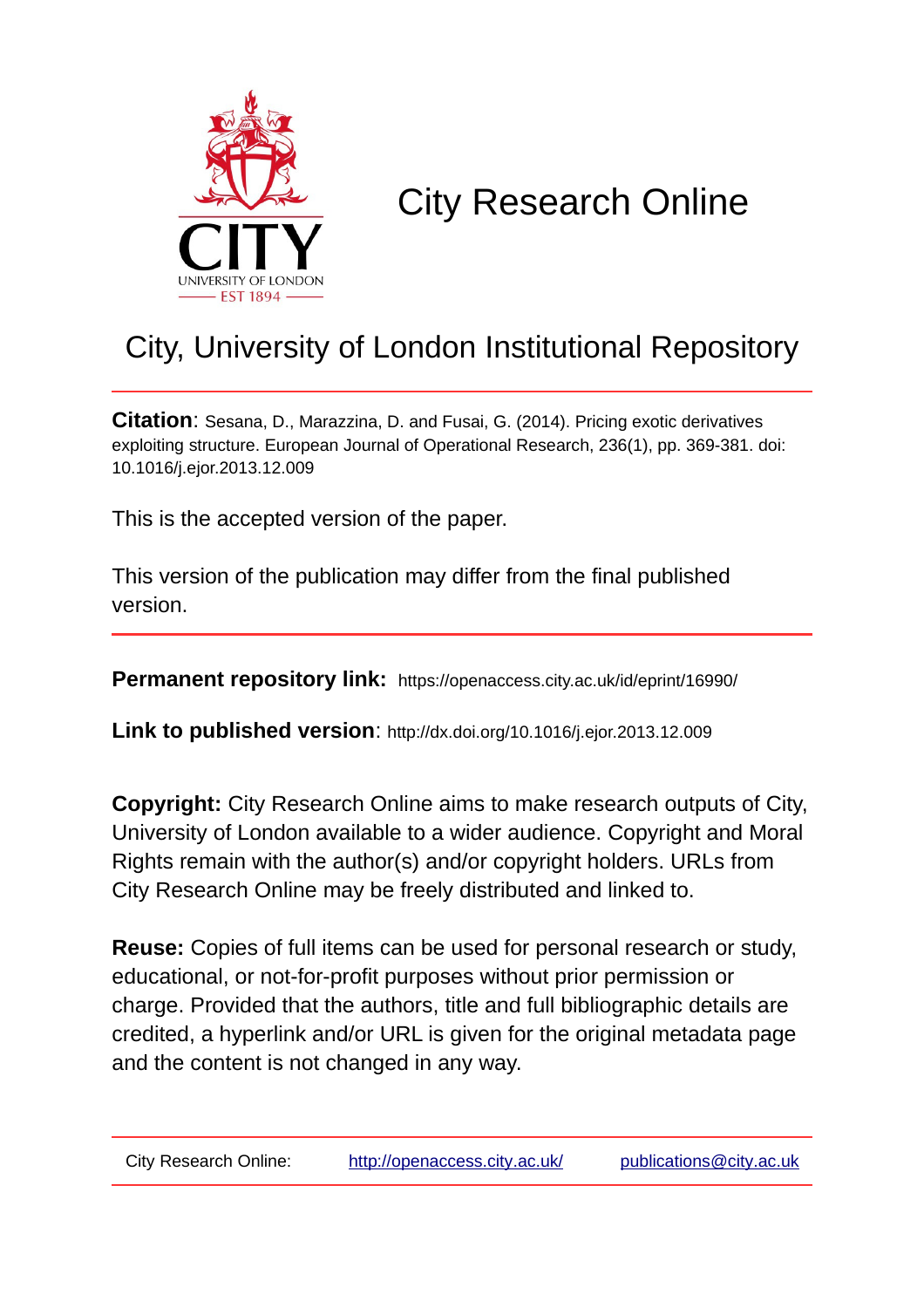Debora Sesana

*Dipartimento S.E.I., Universit`a del Piemonte Orientale A. Avogadro, via Perrone 18, I-28100 Novara, Italy*

Daniele Marazzina<sup>∗</sup>

*Dipartimento di Matematica, Politecnico di Milano, Piazza Leonardo da Vinci 32, I-20133 Milano, Italy*

Gianluca Fusai

*Dipartimento S.E.I., Universit`a del Piemonte Orientale A. Avogadro, via Perrone 18, I-28100 Novara, Italy* & *Faculty of Finance, Cass Business School, 106 Bunhill Row, London EC1Y 8TZ, UK*

#### Abstract

In this paper we introduce a new fast and accurate numerical method for pricing exotic derivatives when discrete monitoring occurs, and the underlying evolves according to a Markov one-dimensional stochastic processes. The approach exploits the structure of the matrix arising from the numerical quadrature of the pricing backward formulas to devise a convenient factorization that helps greatly in the speed-up of the recursion. The algorithm is general and is examined in detail with reference to the CEV (Constant Elasticity of Variance) process for pricing different exotic derivatives, such as Asian, barrier, Bermudan, lookback and step options for which up to date no efficient procedures are available. Extensive numerical experiments confirm the theoretical results. The MATLAB code used to perform the computation is available online at http://www1.mate.polimi.it/~marazzina/BP.htm.

*Keywords:* CEV Process, Discrete Monitoring, Exotic Derivatives, Matrix Factorization, Numerical Quadrature, Option Pricing, Recursive Pricing Formula

*Email addresses:* debora.sesana@eco.unipmn.it (Debora Sesana),

<sup>∗</sup>Corresponding author

daniele.marazzina@polimi.it (Daniele Marazzina ), gianluca.fusai@eco.unipmn.it (Gianluca Fusai)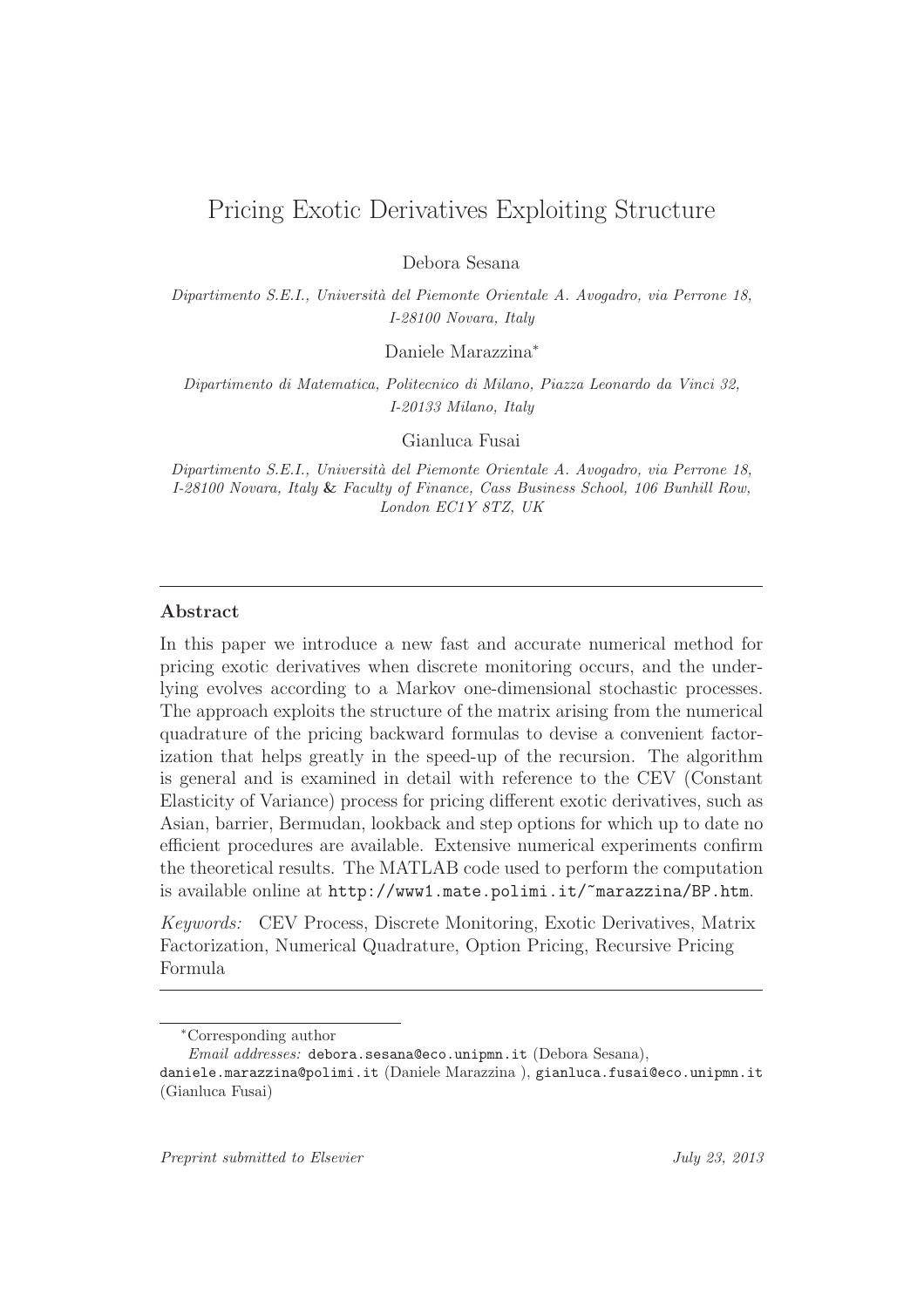#### 1. Introduction

Over the years exotic options, such as Asian, barrier, and lookback contracts, have become more and more popular in equity markets and raised the attention in the academic research. Most of the articles in this literature price these contracts assuming a continuous monitoring, i.e., the payoff is triggered by events occurring continuously before expiry. Under this assumption, the option can often be priced in closed form. However, many real exotic contracts specify discrete monitoring instants, such as daily or weekly, see for example [4] for a detailed description of the real market functioning of foreign exchange discrete barrier options. On the other hand, analytical formulae are available only when the underlying evolves according to a geometric Brownian motion (GBM) process and barrier and lookback options are considered, see [21], whilst other path-dependent options, such as Asian, do not admit closed form pricing formula. In addition, as at first noticed in [10], there can be substantial differences between discrete and continuous monitoring prices, even under very frequent monitoring. In fact, given the complexity of financial models and option contracts used in practice, we need a numerical method able to calibrate plain vanilla options, and at the same time price and hedge in a fast and accurate way exotic derivatives, such as the ones considered in this paper. As discussed in [6], errors in computing sensitivities replacing the discrete feature with the continuous one (or a different discrete one) can cause large damages in the dynamic hedging strategy. As an example, in Figure 1 we show how the Deltas of exotic contracts (barrier, Bermudan, Asian and lookback) vary according to different discrete monitoring features: with the exception of the Asian call, where the Deltas are very similar, for all the other contracts different monitoring features result in significant differences in Deltas, and thus in very different replicating portfolios. This problem is illustrated in detail in [12]: the author considers a market maker who is short a reverse knock-out option with a short time to maturity and the underlying spot price is around the barrier level and between two fixings dates, it is not possible to take the unequivocal decision whether to completely unwind the Delta-hedge. This uncertainty generates the so-called slippage cost that can be quite significant, and motivates the search for a fast and accurate algorithm for pricing the above mentioned contracts.

The discrete monitoring feature here considered is also relevant in real option application, for which the management decision making to continue or to abandon the project is determined on the basis of accounting reports published periodically. An interesting application using additive processes is given by [1].

The discretely monitoring pricing procedure for exotic options is based on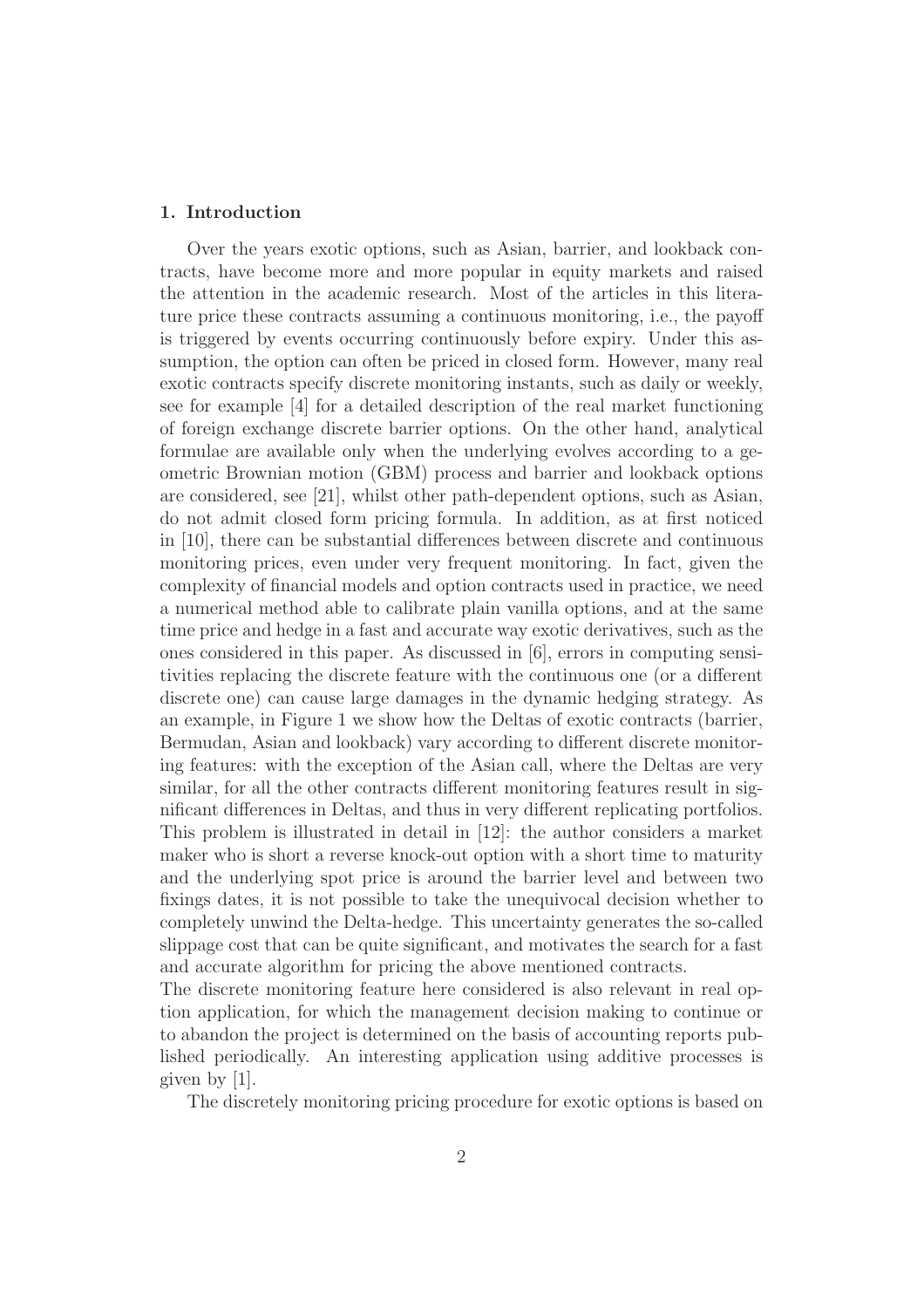

Figure 1: Deltas of different exotic contracts. The maturity of all the contracts is  $T = 1$ year, and the strike price is 105. For the down-and-out option, the barrier is equal to 90. The underlying asset is described according to a square-root process of parameter  $\sigma = 2.5$ , and the risk-free interest rate is equal to 0.1.

the standard backward recursion: at each monitoring date the option price is updated by taking the expectation of the derivative price at the previous date and checking if the underlying satisfies the monitoring condition. For example, in a down-and-out barrier option we set to zero the option value if the corresponding underlying price falls below the barrier. A possible numerical implementation consists of computing the nested (iterated) expectation via a recursive numerical quadrature (integration), as shown for example in [2, 20]. This approach allows us to move directly from one date to the following one without any intermediate time discretization. In contrast lattice and finite difference or element methods are affected by errors due to the time discretization between monitoring dates. A considerable speed-up in the recursion can be obtained when the underlying asset evolves according to an exponential Lévy model. In this case the iterated expectation is a convolution between the transition density and the contract price at the previous monitoring date. The convolution can be computed efficiently via Fourier transform and exploiting the Fast Fourier Transform (FFT) algorithm: at each monitoring date we apply a Fourier transform-convolution-Fourier inversion, see for example [18, 20, 27] and references therein. In this case, the computational cost is linear in the number of monitoring dates and of order  $m \log(m)$  with respect to the number of discretization points m of the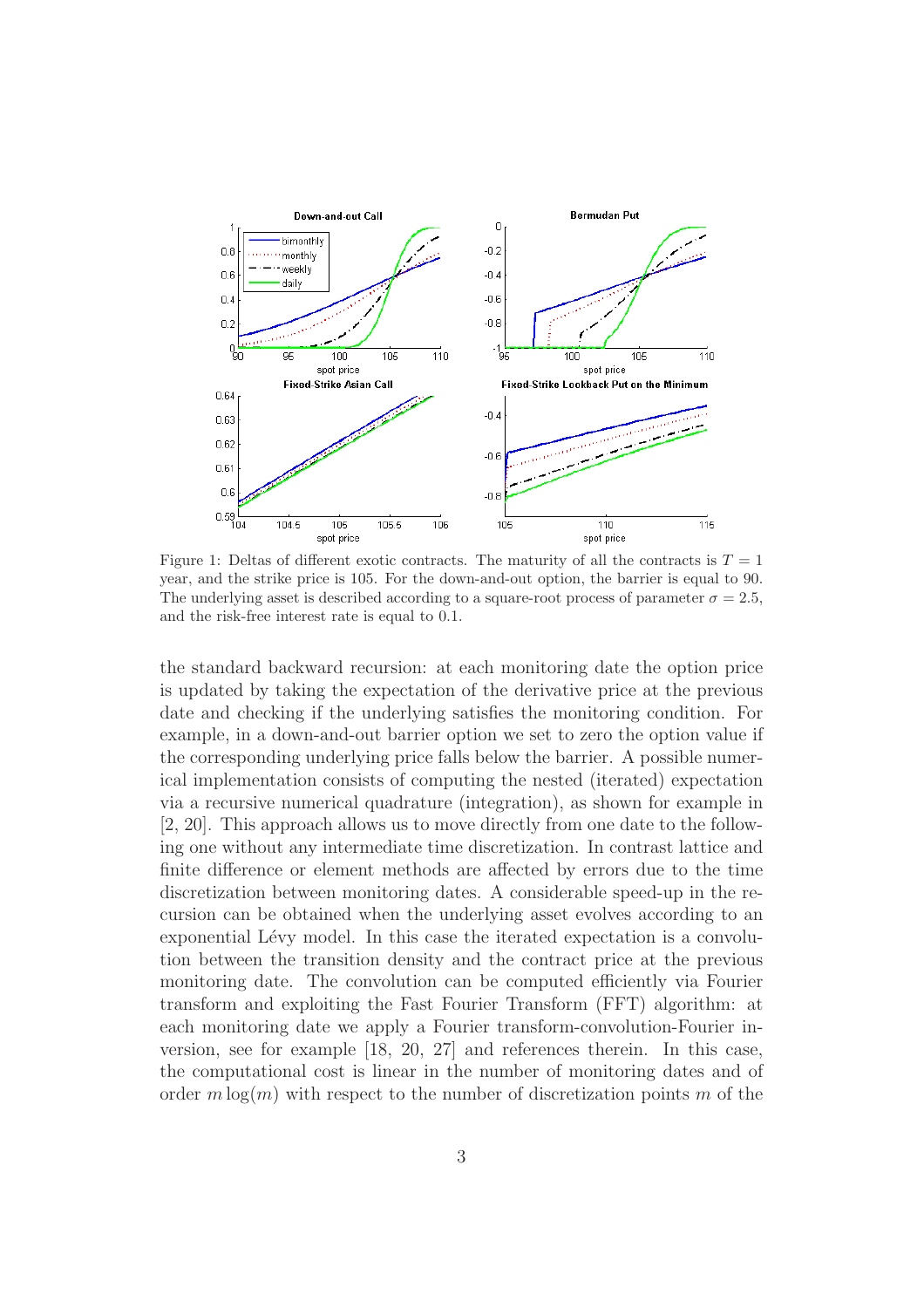quadrature scheme. However the convolution structure of the transition density is due to the independent and identically distributed (i.i.d.) assumption on log-price increments. Unfortunately, if this assumption does not hold, the numerical integration becomes computational intensive with a cost proportional to  $m^2$ .

Therefore the main contribution of the present paper is to devise an efficient algorithm to price discretely monitored options previously described exploiting the structure of the probability transition density of the underlying asset and of its sampling matrix when log-price increments are not i.i.d. and the FFT algorithm cannot be used. More precisely, we introduce the concept of cluster of eigenvalues of a sequence of matrices arising from the numerical quadrature of the backward recursion as we increase the number of nodes m. We formally prove (Theorem 3) that the number of significant eigenvalues (i.e., larger than a fixed tolerance  $\epsilon$ ) is approaching a constant  $r_{\epsilon}$  independent of m,  $r_{\epsilon} \ll m$ , as we take larger values of m. This result can be exploited to factorize the iteration matrix, giving a computational cost of  $O(k_{\epsilon}m)$  operations,  $k_{\epsilon} \approx r_{\epsilon}$ , for the matrix-vector multiplication, instead of the standard  $O(m^2)$ . Given that the cost of the factorization is nearly independent on the number of monitoring dates, the advantage of our approach will be the greatest, greater the number of monitoring dates. The algorithm is general in the sense that it can be applied to stochastic processes for which the transition density is known in closed form. However, to make concrete our analysis, we examine it in detail with reference to the Constant Elasticity of Variance (CEV) model, introduced by [15, 16]. This dynamics is interesting allowing for very different transition densities and implied volatility shapes. Very few option pricing models yield fully analytical results, and most require numerical evaluations. The CEV model is not an exception. Numerical methods for pricing derivatives under the CEV process are presented, for example, in [7, 8, 14, 31]. All the mentioned articles refer to the continuous monitoring case and do not admit a simple implementation for exotic derivatives, whilst our approach can easily deal with a variety of path-dependent options.

Our algorithm is suitable to fast and accurate computation of prices and sensitivities of discretely monitored path-dependent options and therefore makes a real novel contribution for pricing real life contracts, see [4], and riskmanagement decision making, [12]. For this reason our research is relevant to the methodology of operational research and to the practice of decision making. From the methodological point of view, we would like also to stress that the proposed factorization has potential and immediate applications to the study of properties of discrete time Markov Chains as well, a very important topic in operational research for modeling queuing sequences and many other practical systems, see [29].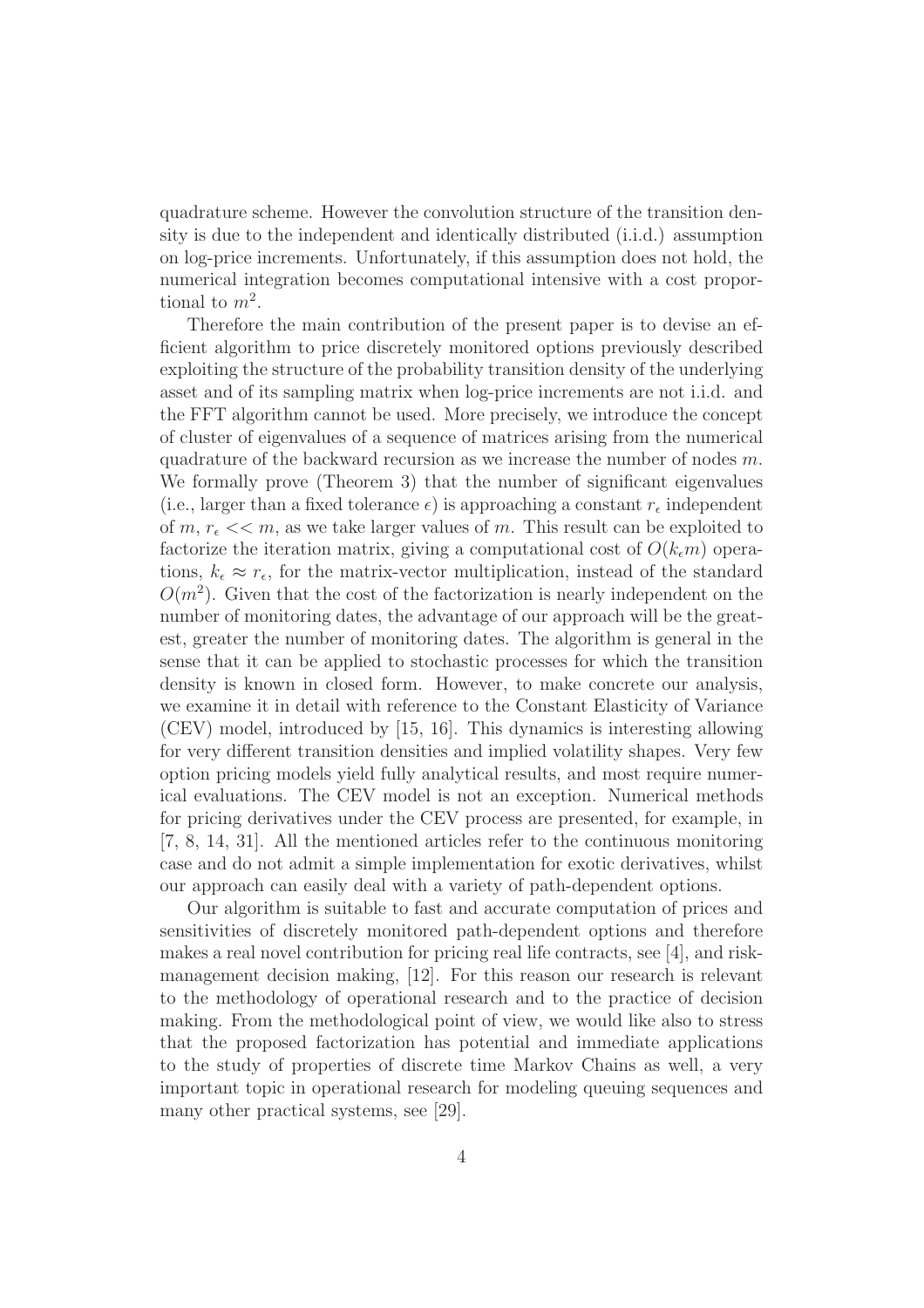To confirm the efficiency of the proposed methodology, theoretical results are proved in appendix, and extensive numerical experiments are conducted to compare the accuracy and the computational cost of our algorithm with respect to a standard backward recursive quadrature and to Monte Carlo simulation. In particular, numerical experiments confirm that the greatest benefits are achieved for a large number of monitoring dates.

The structure of the paper is as follows. First of all, Section 2 introduces the general setup to price exotic derivatives with the discrete monitoring feature. Section 3 deals with the quadrature approach to solve the recursive pricing formulas, and we introduce the factorization idea, based on the structure of the pricing matrix. Finally, in Section 4 we validate the pricing procedure with numerical results assuming a CEV dynamics for the underlying. Accuracy and computational cost of our pricing algorithm are compared with the above mentioned benchmarks, i.e., the classical quadrature approach and Monte Carlo simulation. Theoretical results supporting the proposed methodology are provided in appendix.

#### 2. The Option Pricing Problem

Let us consider a derivative contract with a payoff  $\phi(\cdot)$  at maturity  $T = N\Delta$ , where N is the number of  $\Delta$ -equally spaced monitoring dates, and let S be the underlying asset price. The standard backward procedure computes the derivative price  $V(S, n)$  at time  $n\Delta$  through the following recursion (eventually with a modification to deal with the early exercise feature):

$$
V(S, n) = e^{-r\Delta} \int_{\Omega} p(S, \xi; \Delta) V(\xi, n+1) d\xi, \quad n = N - 1, \cdots, 0,
$$
 (1)

where r is the risk-free rate, and  $p(S,\xi;\Delta)$  is the transition density from S at time t to  $\xi$  at time  $t + \Delta$ .  $\Omega$  refers to the integration domain and can vary depending on the trigger event. The above recursion starts with the payoff condition at maturity  $V(S, N) = \phi(S)$ . We are interested in computing  $V(S_0, 0)$ ,  $S_0$  being the current spot price.

In the following subsections, we show how the above framework fits different exotic contracts.

#### *2.1. Barrier Options*

If we deal with barrier options, the pricing recursion (1) starts from the payoff function  $\phi(S) := (\varphi(S - E))^+$ , where E is the strike price and  $\varphi$  is a binary variables taking value 1 for calls, and -1 for puts. If we denote with  $L(U)$  the lower (upper) barrier, the domain  $\Omega$  is  $(L, +\infty)$  for down-and-out,  $(L, U)$  for knock-and-out, and  $(0, U)$  for up-and-out barrier options.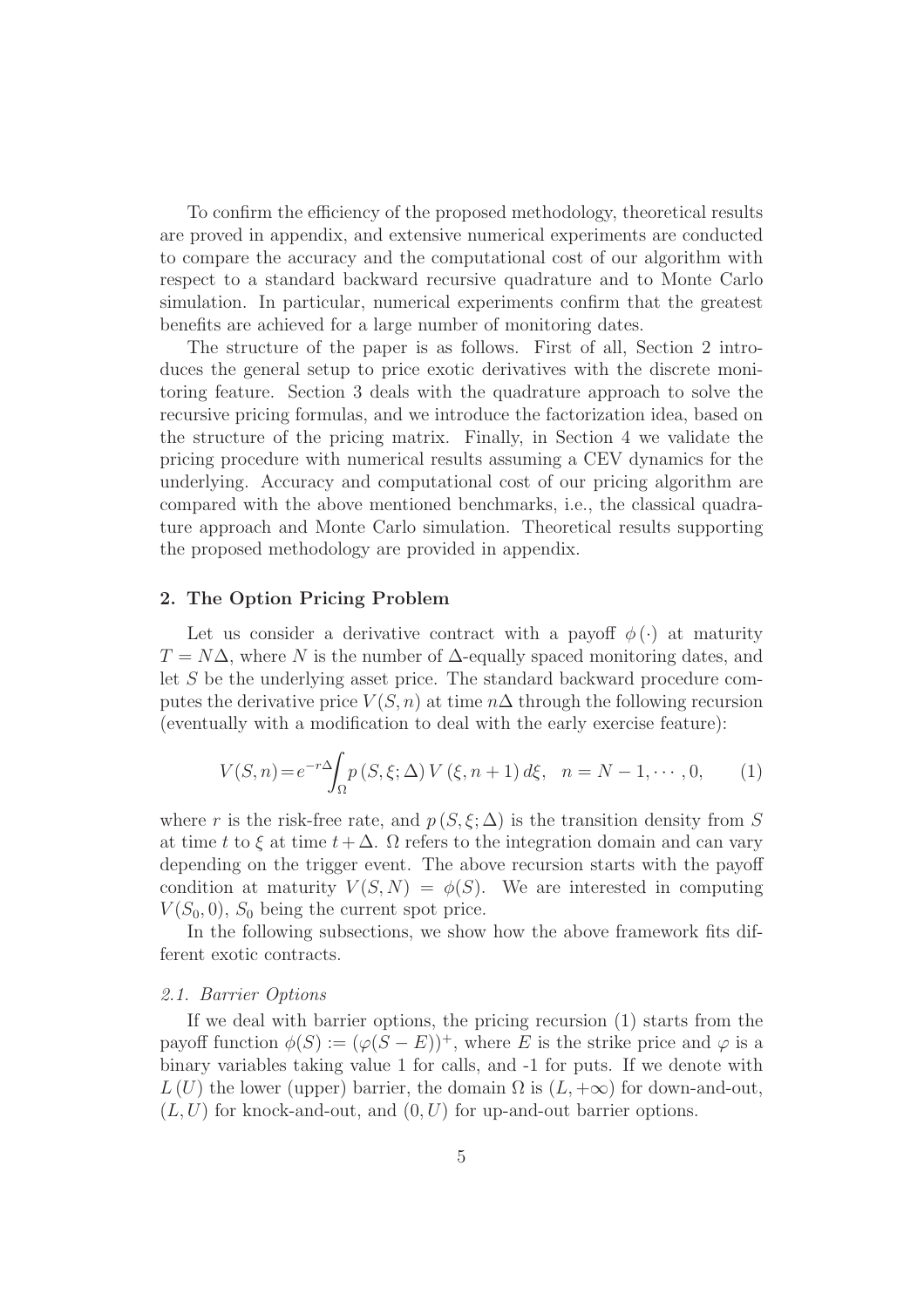For numerical purposes, the integration interval in (1) is truncated to  $(L, \mathcal{U})$ - for down-and-out options - or  $(\mathcal{L}, U)$  - for up-and-out options - with  $\mathcal{L} < S_0$  $(U > S_0)$ . The truncation is chosen such that the probability of moving from  $S_0$  to  $\mathcal{L}(\mathcal{U})$  is less than a preassigned tolerance.

#### *2.2. Bermudan Options*

A Bermudan option gives the holder the right to early exercise at each monitoring date. This option is worth more than the corresponding European version, but less than the American counterparty, for which the exercise occurs continuously. To take into account the early exercise possibility we modify (1) into:

$$
V(S,n) = \max\left\{e^{-r\Delta} \int_{\Omega} p(S,\xi;\Delta) V(\xi,n+1) d\xi, \phi(S)\right\}, n = N-1, \cdots, 0,
$$
\n(2)

with  $\Omega = (0, +\infty)$  for standard Bermudan options. If we have Bermudan contracts with a barrier trigger, then  $\Omega = (L, +\infty)$ ,  $\Omega = (0, U)$  or  $\Omega = (L, U)$ . Payoff function and domain truncation are as in Section 2.1.

#### *2.3. Lookback Options*

The maturity settlement of lookback options is based on the minimum or the maximum value of the underlying asset as registered during the lifetime of the option. At maturity, the holder can "look-back" and select the most favorable figure of the underlying as occurring at the monitoring dates. If we let  $S(n\Delta)$  to be the asset price at the *n*-th monitoring date, we can define the discretely observed minimum price as

$$
J_n := \min\{S(0), \cdots, S(n\Delta)\}.
$$

The payoff function of a fixed-strike lookback on the minimum is given by  $(E - J_N)^+$ . The lookback option price at time  $n\Delta$  depends on the underlying asset price S, and on the up-to-date minimum  $J_n = J$  and we denote it by  $V(S, J, n)$ . Clearly it must be  $J \leq S$ . Similar considerations hold for payoffs written on the maximum.

Respect to the GBM dynamics, where a change of numeraire argument reduces the number of state variables, under a more general process specification we must keep track of both state variables, underlying price and running minimum. Given that  $J_{n+1} = \min\{J_n, S((n+1)\Delta)\}\)$ , the backward recursion becomes  $V(S, J, N) = (\varphi(J - E))^+$  and for  $n = N - 1, \dots, 0$ 

$$
V(S, J, n) = e^{-r\Delta} \int_0^{+\infty} p(S, \xi; \Delta) V(\xi, \min\{J, \xi\}, n+1) d\xi,
$$
 (3)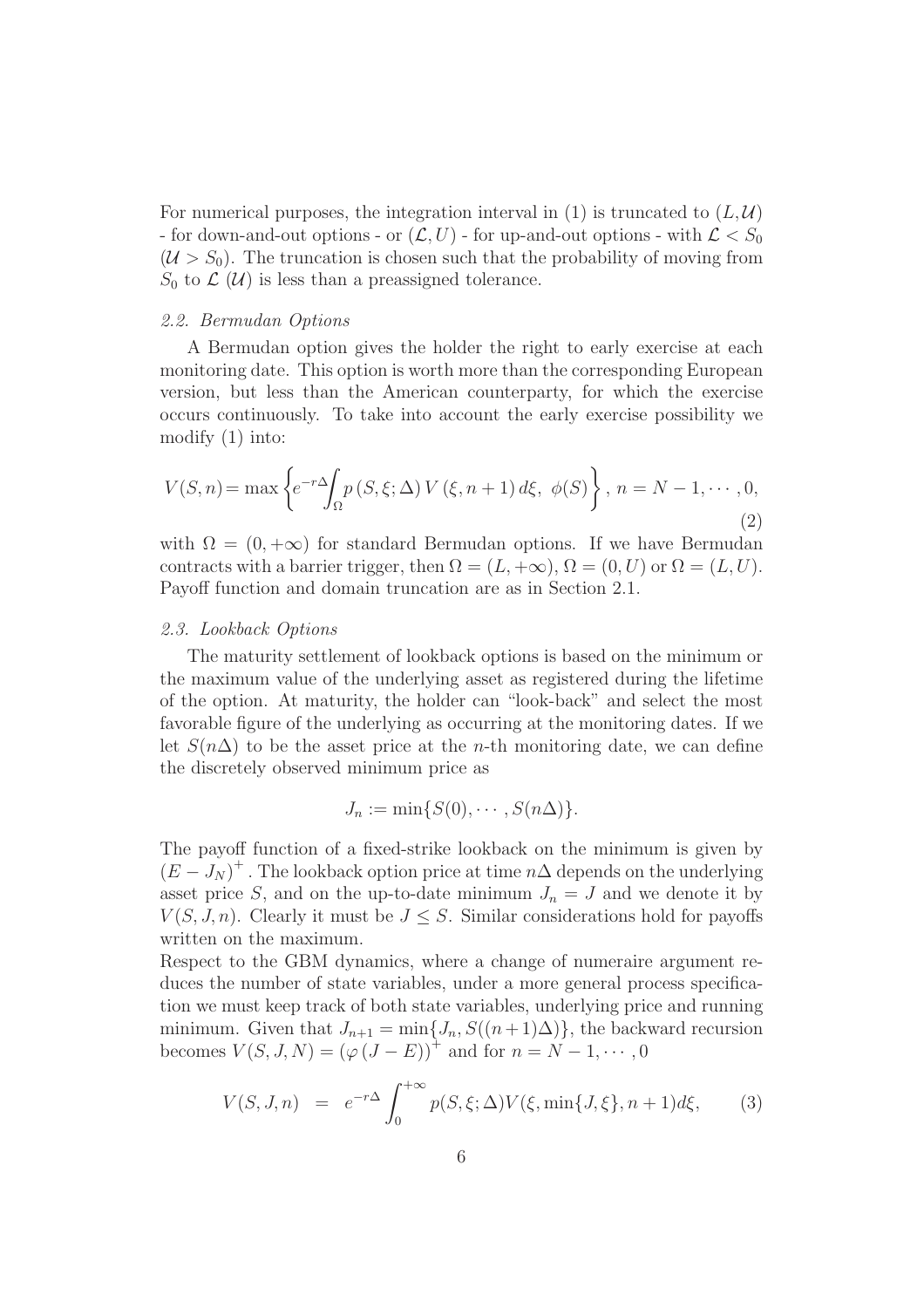S being greater or equal to J. Here  $\min\{J,\xi\}$  is the minimum value of the underlying asset at the  $(n + 1)$ -th monitoring date given that  $J_n = J$  and  $S((n+1)\Delta) = \xi$ . The initial option price is then given by  $V(S_0, S_0, 0)$ .

#### *2.4. Asian Options*

Asian options are a very popular type of exotic derivative. Such as for lookback options, their pricing requires the introduction of a new state variable, i.e., the (arithmetic) average up to time  $n\Delta$ 

$$
A_n = \frac{1}{n+1} \sum_{i=0}^{n} S(n\Delta).
$$

The arithmetic average follows the updating rule

$$
A_{n+1} = \frac{n+1}{n+2}A_n + \frac{1}{n+2}S((n+1)\Delta),
$$

so that the price of the arithmetic fixed-strike Asian option satisfies the following backward recursion:

$$
V(S, A, n) = e^{-r\Delta} \int_0^{+\infty} p(S, \xi; \Delta) V\left(\xi, \frac{n+1}{n+2}A + \frac{1}{n+2}\xi, n+1\right) d\xi, \quad (4)
$$

for  $n = N - 1, \dots, 0$ , with  $V(S, A, N) = (\varphi(A - E))^+$ .

#### *2.5. Step Options*

Step options are similar to barrier options, but the knock-and-out feature operates only gradually. To this aim we define the occupation time  $I_n$  of the subset  $\mathcal{I}, \mathcal{I} \subset \mathbb{R}^+,$ 

$$
I_n = \sum_{i=1}^n \mathbf{1}_{\{S(i\Delta) \in \mathcal{I}\}},
$$

where  $1_{\{S(i\Delta)\in\mathcal{I}\}}$  is the indicator function, i.e., it is equal to 1 if  $S(i\Delta)\in\mathcal{I}$ , 0 otherwise. Notice that  $I_n$  measures the time spent by the underlying asset in the set  $\mathcal I$  up to time  $n\Delta$ .  $I_n$  takes values in  $\{0, 1, 2, \cdots, n\}$  and satisfies the updating rule  $I_{n+1} = I_n + \mathbf{1}_{\{S((n+1)\Delta) \in \mathcal{I}\}}.$ 

Given  $S(N\Delta) = S$  and  $I_N = I$ , the payoff of a step option with principal amortization below the barrier is

$$
V(S, I, N) = \left(1 - \frac{\rho}{N}I\right)^{+} \left(\varphi(S - E)\right)^{+},
$$

where  $\rho$  is the knock-out killing rate. The introduction of the knock-out range has the advantage of regularize the barrier option by making the price and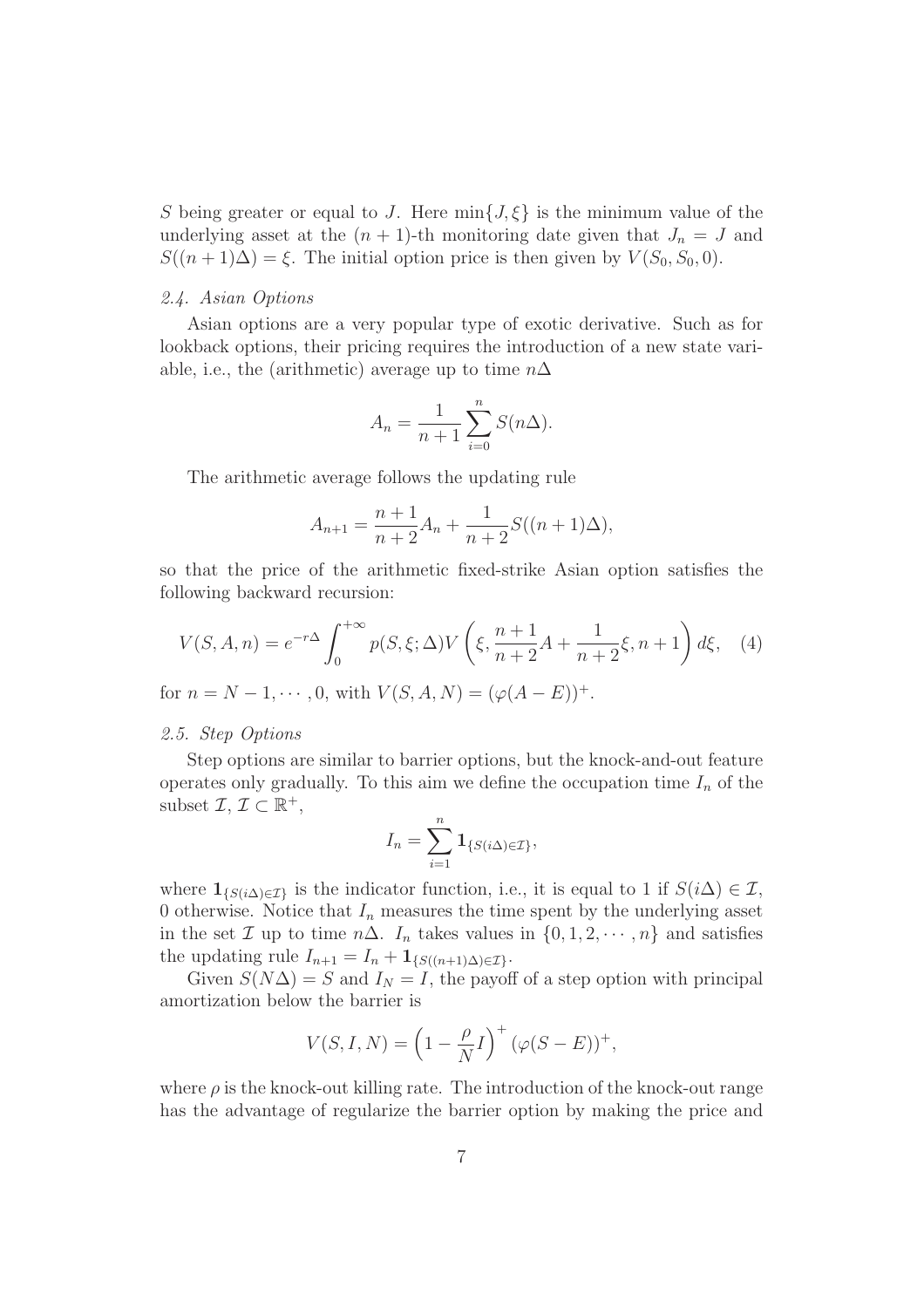the delta continuous at the barrier, see for example [26]. The price recursion for step options reads as: for  $n = N - 1, \dots, 0$ 

$$
V(S, I, n) = e^{-r\Delta} \int_0^{+\infty} p(S, \xi; \Delta) V(\xi, I + \mathbf{1}_{\{\xi \in \mathcal{I}\}}, n+1) d\xi.
$$

We also refer to [11] for further details.

# 3. The Quadrature Approach and the "Breaking into Pieces" Algorithm

As shown in the previous section, the general pricing framework requires the numerical computation of the following recursive integral equation

$$
W(x,n) = \int_{a}^{b} H(x,y;\Delta)W(y,n+1)dy, \quad \forall x \in (a,b),
$$
 (5)

for  $n = N - 1, \dots, 0$ , with  $W(x, N)$  assigned. This recursion holds for European and barrier options. Bermudan options also require an early exercise clause.

If we have more than one state variable (such as for lookback, Asian and step derivatives), the function  $W$  depends on the time index  $n$  and on two state variables, so that we write  $W(x, \cdot, n)$ . The additional state variable is the minimum value  $J$  if lookback options are considered, the average value A for Asian contracts and the occupation time I for step options.

If we apply a quadrature formula to  $(5)$ , with nodes  $s_i$  and weights  $w_i$ ,  $i = 0, \dots, m-1$ , we obtain

$$
W(s_i, n) = \sum_{j=0}^{m-1} w_j H(s_i, s_j; \Delta) W(s_j, n+1).
$$
 (6)

If we define the matrix  $\mathbf{H}_m$  as  $\mathbf{H}_m = [H(s_i, s_j, \Delta)]_{i,j=0}^{m-1}$ , then (6) can be written as

$$
\mathbf{W}_n = \mathbf{H}_m \mathbf{D}_m \mathbf{W}_{n+1}, \quad n = N - 1, \cdots, 0,
$$
\n<sup>(7)</sup>

where  $\mathbf{W}_n = [W(s_i, n)]_{i=0}^{m-1}$ , and  $\mathbf{D}_m = \text{diag}(w_0, \dots, w_{m-1})$ . The matrix  $\mathbf{H}_m$ is called the sampling matrix of the function  $H$ , while  $\mathbf{H}_m \mathbf{D}_m$  is the iteration matrix of the backward procedure (in the following we omit the subscripts to lighten the notation). Due to additional contractual features, such as early exercise, lookback or time averages, the recursion in (7) needs additional changes. In particular, the iteration matrix is the same for European,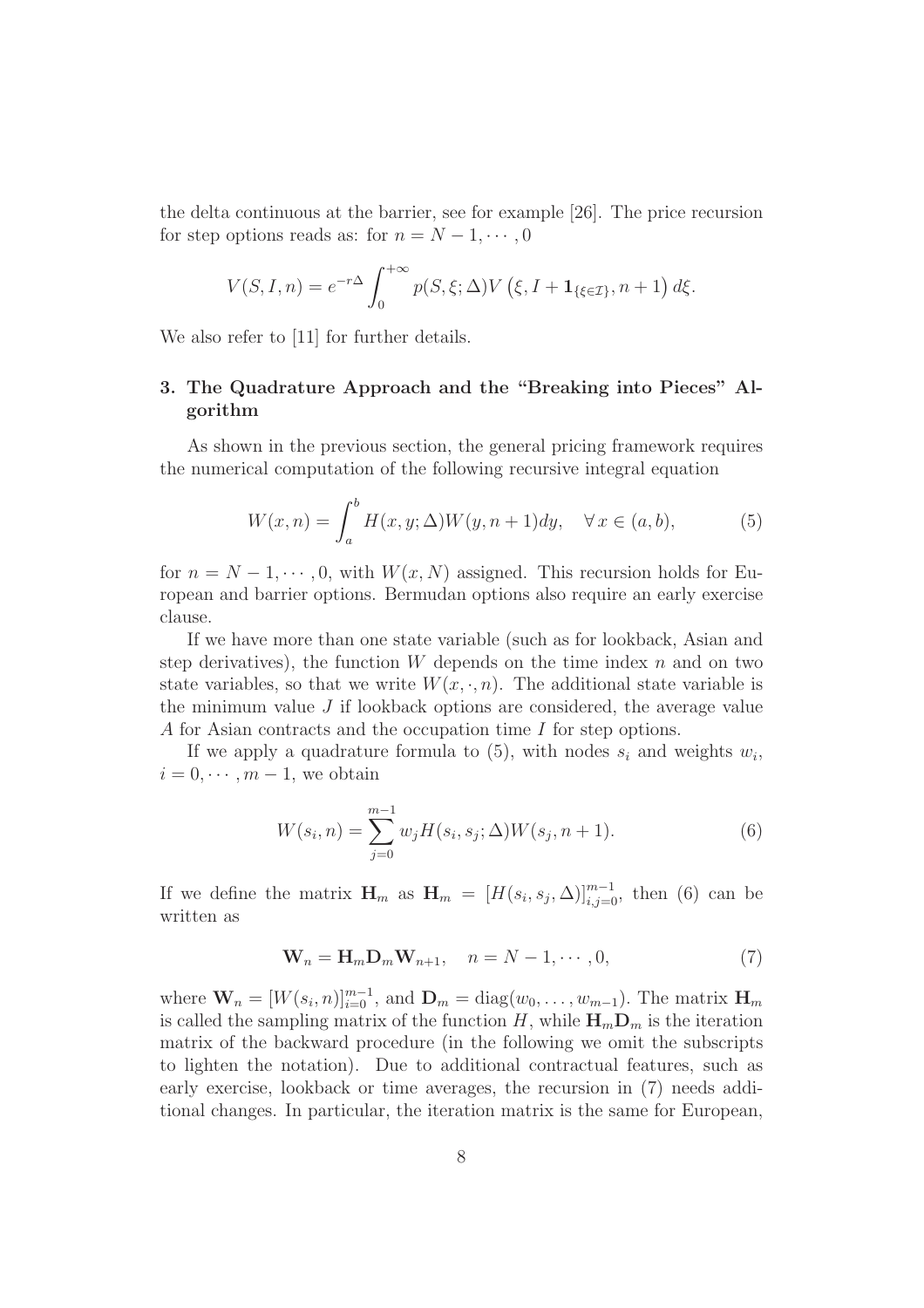Bermudan, Asian, lookback and step options. The knock-out trigger event in barrier options generates a different structure of the domain  $\Omega$  and thus of the iteration matrix. This is discussed in Appendix A.

In the recursion (7) the size of the iteration matrix equals the number of discretization points (nodes). It is well-known that increasing the number of nodes improves the accuracy of the solution. More precisely, the speed of convergence of the quadrature error to zero can be determined by using results on the speed of convergence of the integration rule when it is applied to the integral  $\int_{\Omega} H(\cdot, \xi; \Delta) d\xi$ , as discussed in [3, Chapter 4]. In this setting the backward recursion (7) has a cost proportional to  $N m^2$  operations.

Our aim is to reduce this cost substantially by exploiting the spectral properties of the iteration matrix HD, analyzed in details in Appendix B, as the matrix size  $m$  grows. In fact, in the present context, the iteration matrix has two interesting properties: 1) its eigenvalues are clustered at zero, i.e., only a small number of non negligible eigenvalues can be retained, and 2) it is close, within a prefixed tolerance, to a banded matrix. Given these properties, the main idea is at first to replace the iteration matrix by its factorization  $\mathbf{P} \mathbf{J} \mathbf{Q}^H$ , where **P** and **Q** are unitary matrices,  $\mathbf{Q}^H$  is the hermitian of matrix  $\mathbf Q$ , and  $\mathbf J$  is a bidiagonal matrix.<sup>1</sup> The factorization gives a relevant computational advantage in performing the matrix-vector multiplications required at each step of the backward procedure. The factorization, performed via the bidiagonalization algorithm of Golub and Reinsch [22], is very fast given the clustering property of the eigenvalues of the iteration matrix. In fact, as proved in Appendix B.2, the number  $r_{\epsilon}$  of eigenvalues greater than a fixed tolerance  $\epsilon$  is small with respect to the size m of the given matrix (usually, in applications, we use matrices of size at most  $4000 \times 4000$ ). To grasp the idea, if we consider an Asian option with 252 monitoring dates, and we let m to grow from 1000 to 4000,  $r_{\epsilon}$  remains constant at 412 (this will be throughly discussed in the numerical section part).

Secondly, due to the fact that the matrix HD is obtained by the discretization of a transition probability density, it turns out to be 'nearly' banded: the significant entries having values larger than a prefixed tolerance are confined to a diagonal band. The banded behavior is illustrated by the blue part of the iteration matrix in Figure 2. Therefore we can exploit the banded structure by "breaking into pieces" the matrix HD as shown in the same figure. In practice, we factorize separately each piece via the bidiagonalization algorithm. This is possible because each sub piece of the

<sup>&</sup>lt;sup>1</sup>For the sake of completeness, we recall that the hermitian matrix of a matrix  $\mathbf{Q}$  is its transpose conjugate, and **Q** is unitary if and only if  $\mathbf{Q}\mathbf{Q}^H$  is the identity matrix.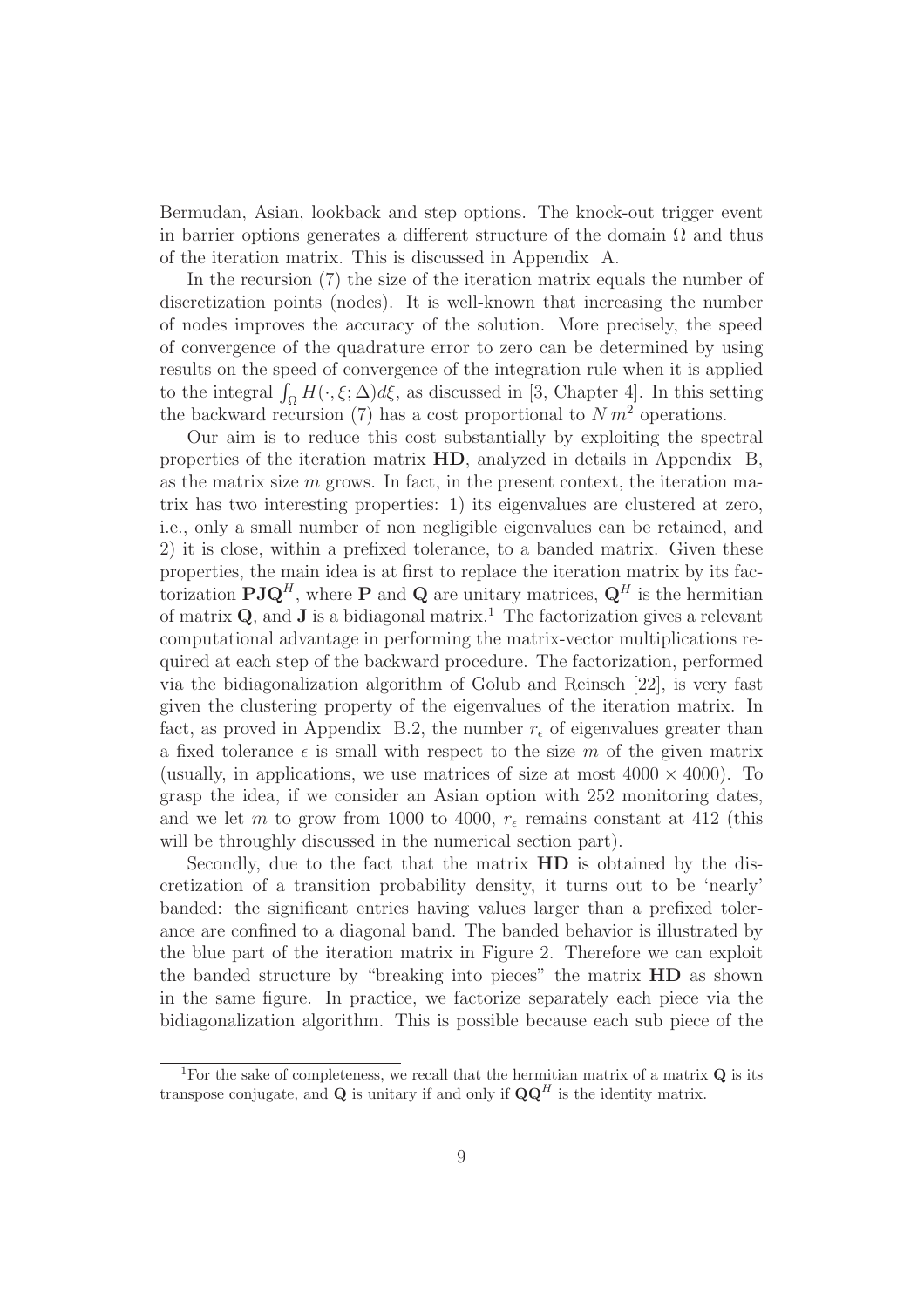

Figure 2: "Breaking into pieces" a banded matrix. The black parts of the vectors overlap in the final sum.  $b_{\text{top}} = \max\{bc_{\text{top}}, br_{\text{top}}\}$  is the bandwidth size.

sampling matrix HD inherits its cluster property, so that it is convenient to perform the factorization on matrices of a smaller size. This makes the procedure even faster (especially when the size of the original matrix is very large). It is clear that a too large band leads to consider "pieces of matrix" having a large size, so that we do not achieve any benefit from the suggested breakdown procedure. In this case, the standard quadrature will remain the preferred approach. However, if a band structure is detected, once each piece is factorized we can calculate the matrix-vector product as shown in Figure 2: the original matrix (top left corner of Figure 2) is "broken" into smaller pieces (top right corner of Figure 2). Then each piece is factorized using the Golub-Reinsch algorithm (bottom left corner of Figure 2) and the matrix-vector product is computed exploiting the Householder or bidiagonal structure of the matrices involved. Finally the resulting vectors are "summed up" taking into account the overlapping parts.

In conclusion, the combination of the clustering and bandwidth properties allows us to reduce the computational cost of the pricing procedure, thanks to the factorization, which can be performed in a fast way due to the spectral properties above mentioned. More precisely, since in the recursive quadrature equation  $(7)$  we have to compute N matrix-vector products, the classical approach requires  $O(Nm^2)$  operations against  $O(k_{\epsilon}m^2 + Nk_{\epsilon}m)$ operations, being  $O(k_{\epsilon}m^2)$   $(O(k_{\epsilon}m))$  the cost of the factorization (matrixvector multiplication). In practice  $k_{\epsilon} \approx r_{\epsilon}$ , and we have a cost reduction if  $r_{\epsilon} < mN/(N+m)$ . In particular, as the number of monitoring dates increases, the cost reduction is effective if  $r_{\epsilon} < m$ , that, in general, it is always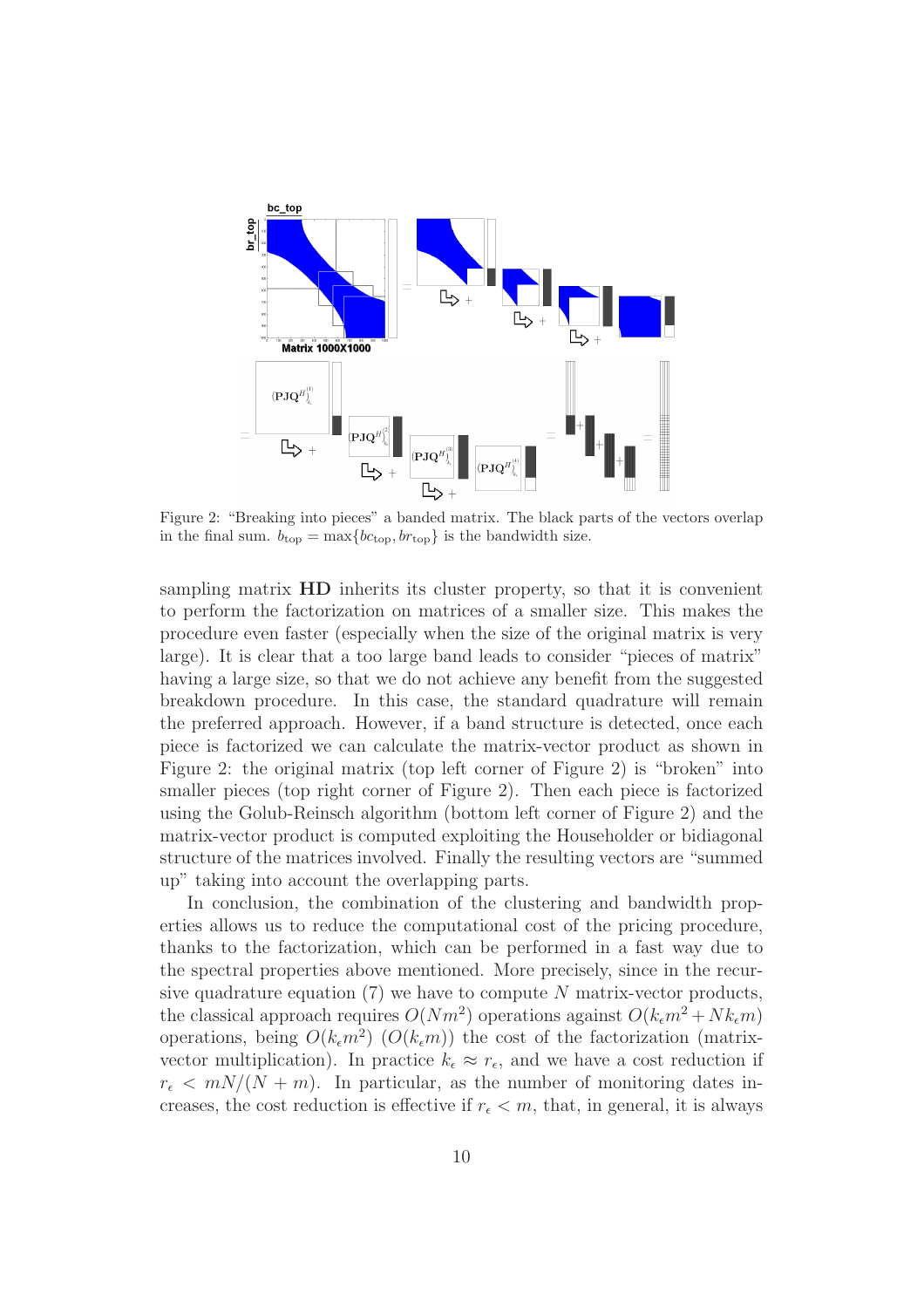the case for the examples here considered, such as the previously mentioned Asian option contract. Using the proposed "Breaking into pieces" algorithm, it is thus possible even to achieve a larger time reduction exploiting the structure of the matrix HD, since the factorization and the matrix-vector products are computed considering the smaller submatrices and not the whole (large) iteration matrix, as shown in Figure 2. The idea here described find a theoretical support in Appendix B.

#### 4. Numerical Results

In this section we validate with numerical experiments the ideas put forward in the previous section (theoretical results are in the appendix). The setup is absolutely general but for aim of clarity we consider the CEV process. This dynamics is indeed quite interesting allowing for very different transition densities and implied volatility shapes. For this reason, we describe it in some detail in Section 4.1. Then in Section 4.2 we show that the matrix HD obtained by the discretization of the CEV transition density exhibits eigenvalues strongly clustered at zero: if we increase the size (number of quadrature points) of the matrix, the number of eigenvalues greater than a given tolerance remains constant. Thus the CEV process admits the cluster property that allows us to improve the performance of the recursive approach. Finally, in Section 4.3 we apply our algorithm (hereafter denominated BP algorithm) to "break into pieces" the matrix HD and we apply it to price exotic derivatives. This algorithm is detailed with a pseudo-code in the electronic supplementary material.

For the numerical discretization of (5) we opt for a Gauss-Legendre quadrature [32]. Numerical experiments not reported here have shown that the cluster of eigenvalues of the iteration matrix is independent of the adopted quadrature formulas, but the bandwidth of the matrix is larger for Gaussian quadrature respect to Newton-Cotes ones. However the results are similar, in terms of computational efficiency, for both classes of quadrature formulas.

All calculations were performed using Matlab R2008a on a PC Intel Core2 Quad 2.40 GHz with 3.24 GB RAM and Windows XP operating system.

#### *4.1. The CEV Process*

Even if our algorithm is quite general, from now on, we assume that the underlying asset evolves according to a CEV process [15], i.e.,

$$
dS(t) = rS(t)dt + \sigma S^{\beta+1}(t)dW(t), \quad S(0) = S_0,
$$
\n(8)

and thus the transition probability density is given by

$$
p(S,\xi;\Delta) := e^{-r\Delta} p_0 \left(S, e^{-r\Delta}\xi; \frac{1}{2r\beta} (e^{2r\beta\Delta} - 1)\right),
$$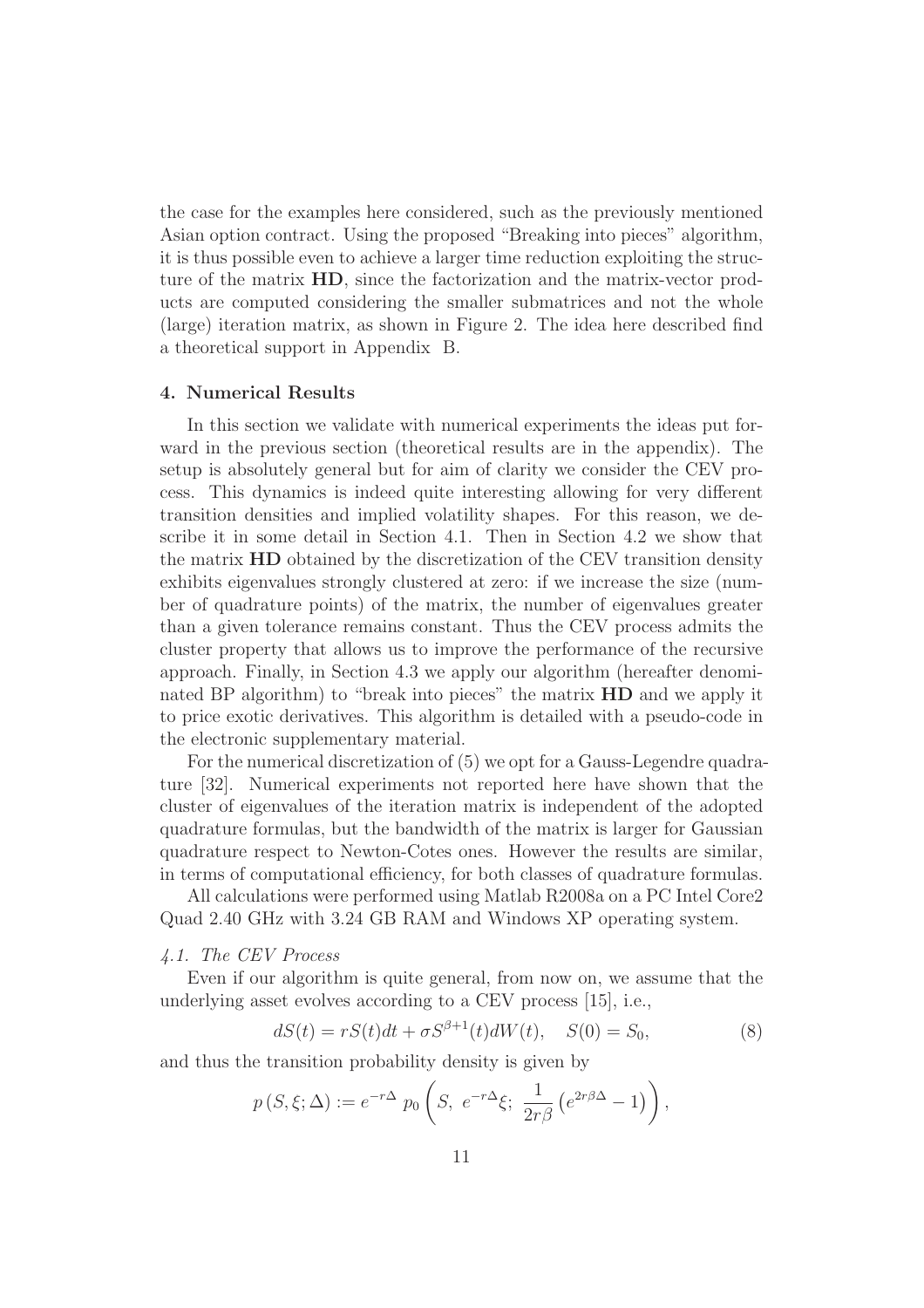with

$$
p_0(S, \xi; \Delta) = \frac{\xi^{-2\beta - \frac{3}{2}} S^{\frac{1}{2}}}{\sigma^2 |\beta| \Delta} e^{-\frac{S^{-2\beta} + \xi^{-2\beta}}{2\sigma^2 \beta^2 \Delta}} I_{\frac{1}{2|\beta|}} \left( \frac{S^{-\beta} \xi^{-\beta}}{\sigma^2 \beta^2 \Delta} \right),
$$

where  $I_{\nu}$  is the modified Bessel function of the first kind of order  $\nu$ . In particular, when  $\beta = 0$  we have the classical geometric Brownian process (GBM), when  $\beta = -1$  we have an arithmetic Brownian motion (ABM), while when  $\beta = -0.5$  the Cox-Ingersoll-Ross square-root process (SR) is obtained. For details see also [15, 17, 20]. In Figure 3 we plot the density function for different values of the leverage parameter  $\beta$  (left panel) and the corresponding implied volatility curve (right panel). In particular, large negative values of  $\beta$  generate a skewed to the left density function and a very steep implied volatility curve, as often observed in the market. The CEV process, consistently with empirical studies, allows for the volatility to depend on the price level and in addition the two are negatively correlated (leverage effect); moreover, the model is able to generate the smirk effect often observed in the market implied volatility curve. See for example [7, 14]. Unfortunately, the transition density of the CEV process is not of convolution type, thus a fast computation of the recursion via the FFT is not feasible. For these reasons, the CEV dynamics turns out to be an interesting case to test our pricing procedure.

Numerical methods for pricing derivatives under the CEV process are presented, for example, in [7, 8, 14, 31]. These articles price derivatives contracts, like barrier [7], lookback [7, 8, 14] and geometric Asian [31] options, assuming continuous monitoring and using a lattice approach, i.e., binomial or trinomial trees. In general, if we consider a non-Gaussian diffusion process, the diffusion coefficient is not constant and it is not possible to construct a recombining tree in the usual way. Therefore, the price process is transformed into another process having a constant diffusion coefficient, and the tree is built for the transformed process. In this case, advanced technique, like the adaptive averaging binomial method presented in [28] are available. Unfortunately, this procedure is reliable only for barrier options. For example, results in [7] for lookback options are not accurate. To cope with this problem, in [14] the author proposes a forward induction procedure that allows to compute the risk-neutral probability of each different payoff of the lookback option at maturity but with a computational cost that is cubic in the number of time step against the linear cost of the recursive quadrature. In addition, by using trees, we have slow and erratic convergence to the true price largely caused by the position of the barrier relative to the adjacent stock prices, see the theoretical results in [25] with reference to the GBM dynamics. We can have large errors even with thousands of time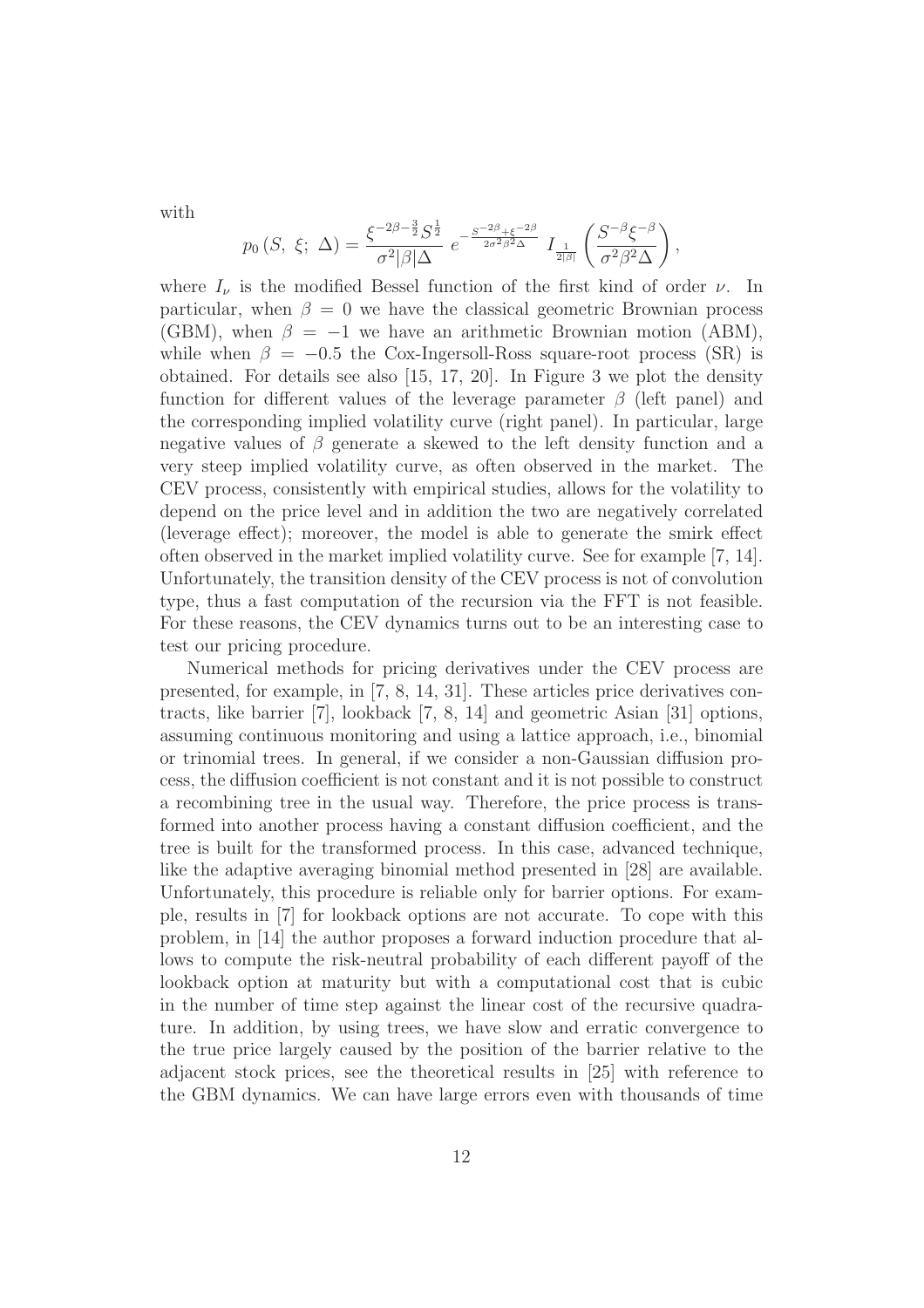

Figure 3: Density function (left) and implied volatility (right) of the CEV model for different values of  $\beta$ .

steps and millions of node calculations. American options are considered in [30], where the author proposes an alternative characterization of the early exercise premium that is valid for any Markovian and diffusive underlying price process. However, the author does not consider Bermudan options, for which early exercise can occur only on discrete dates. Finally, an analytical Laplace transform approach based on the scale function of a diffusion process is pursued in [17]. These authors obtain Laplace transform of barrier and lookback option prices involving Whittaker and Bessel functions of complex argument. Option prices are then obtained via a numerical inversion of the Laplace transform. Unfortunately, the procedure is quite computational intensive mainly for lookback options: this problem requires the numerical computation of an integral involving the inverse Laplace transform.

Unless otherwise specified, we consider the same parameter setting as in [17]: the initial asset price is  $S_0 = 100$ , the risk-free interest rate is 10% per annum  $(r = 0.1)$ , the volatility is  $\sigma = 0.25/S_0^{\beta}$ . Moreover, we assume that the asset pays no dividends  $(q = 0)$ , and all options have six months to expiration  $(T = 0.5)$ . If necessary, we truncate the integration interval as stated in Section 2.1 with a 10<sup>-8</sup> tolerance.

### *4.2. Cluster of the HD matrix*

Table 1 provides the number of eigenvalues greater, in absolute value, than  $\epsilon = 10^{-11}$  and the bandwidth size  $b_{\text{top}}$  of the matrix HD, see Figure 2. The bandwidth size is fixed setting to zero the elements smaller, in absolute value, than  $10^{-9}$ . The leverage parameter  $\beta$  in the CEV model is set equal to  $-0.5$ (results for different values of  $\beta$  are reported in the electronic supplementary material). We stress that this table refers to pricing problems characterized by a different iteration matrix. We notice that: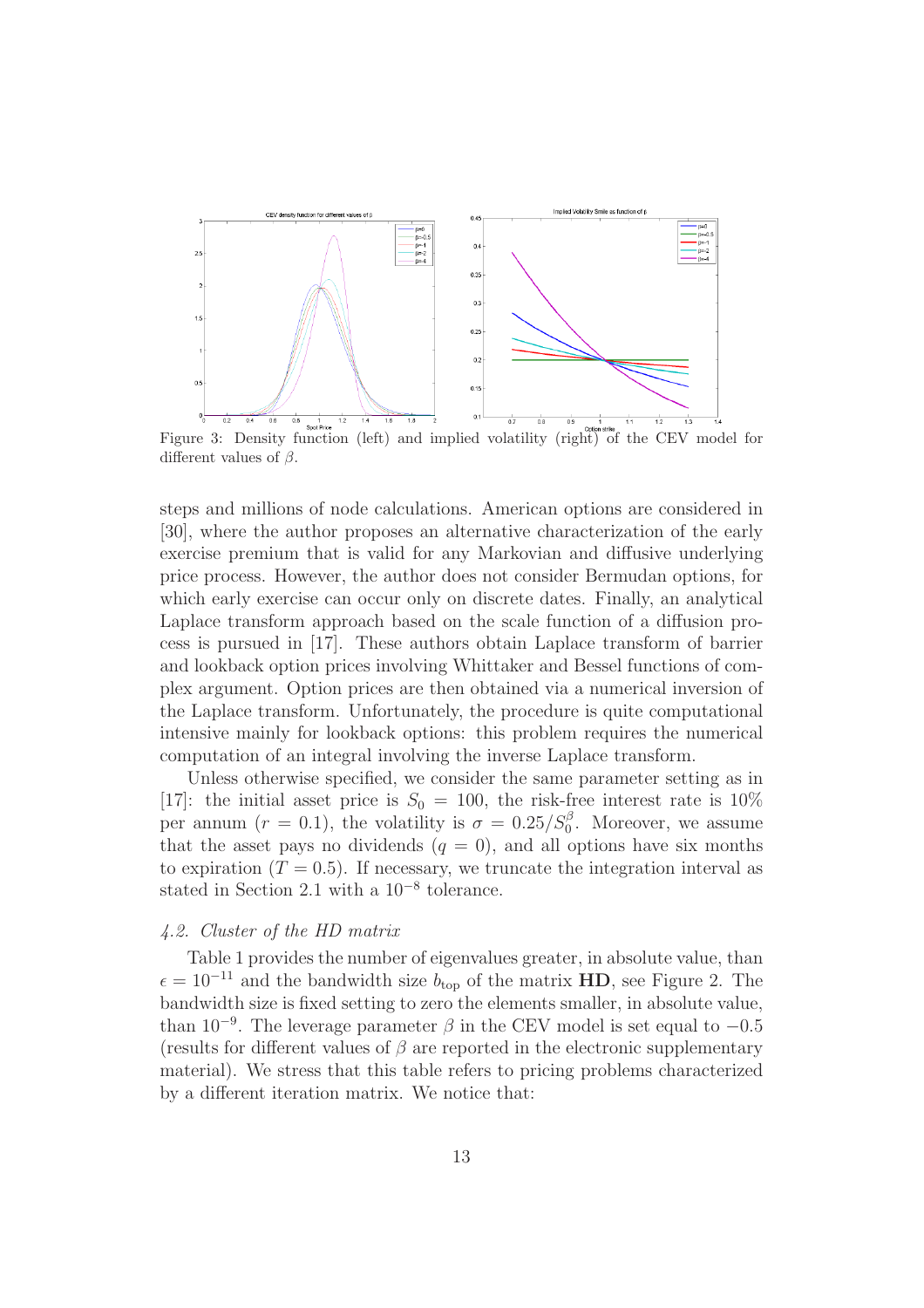- a strong cluster at zero always occurs. For example, let us consider down-and-out options in Table 1, given a number of monitoring dates  $N = 52$ . The number of significative eigenvalues (greater than  $\epsilon$ ) is 107, independently of the matrix dimension  $m$ ;
- the cluster increases less than linearly with respect to the number of monitoring dates N. Thus our algorithm will achieve a large time reduction when N is large. In fact, we see in Table 1 that, given  $m$ , as the number of monitoring dates increases, the same happens to the number of eigenvalues greater than  $\epsilon$ , but the ratio  $r_{\epsilon}/N$  decreases;
- the presence of barriers strongly improves the cluster. This is evident if we compare the double barrier case in Table 1 to other contracts. In particular this suggests a relative better performance of the algorithm in pricing this kind of exotics;
- changing the value of the leverage parameter  $\beta$  in the CEV density does not affect the cluster. This is shown in the electronic supplementary material.

|                |                  | $r_{\epsilon}$ |      |      | bandwidth= $b_{\text{top}}$ |      |      |      |      |
|----------------|------------------|----------------|------|------|-----------------------------|------|------|------|------|
| Contract       | $\boldsymbol{N}$ |                | m    |      |                             |      | m    |      |      |
|                |                  | 1000           | 2000 | 3000 | 4000                        | 1000 | 2000 | 3000 | 4000 |
| European       | 52               | 190            | 190  | 190  | 190                         | 126  | 249  | 372  | 493  |
| Lookback       | 104              | 266            | 267  | 267  | 267                         | 105  | 208  | 310  | 411  |
| Asian          | 252              | 411            | 412  | 412  | 412                         | 83   | 165  | 247  | 328  |
| <b>Step</b>    | 504              | 576            | 580  | 581  | 581                         | 70   | 139  | 207  | 275  |
|                | 1008             | 774            | 819  | 819  | 832                         | 59   | 116  | 174  | 231  |
| Down-and-out   | 52               | 107            | 107  | 107  | 107                         | 209  | 414  | 617  | 818  |
|                | 104              | 149            | 149  | 149  | 149                         | 174  | 345  | 514  | 683  |
|                | 252              | 230            | 230  | 230  | 229                         | 139  | 275  | 410  | 544  |
|                | 504              | 322            | 322  | 323  | 322                         | 116  | 231  | 344  | 456  |
|                | 1008             | 455            | 455  | 455  | 454                         | 98   | 194  | 289  | 384  |
| Up-and-out     | 52               | 115            | 115  | 115  | 115                         | 183  | 362  | 540  | 716  |
|                | 104              | 161            | 161  | 161  | 161                         | 152  | 301  | 449  | 596  |
|                | 252              | 247            | 247  | 247  | 247                         | 121  | 239  | 357  | 474  |
|                | 504              | 348            | 348  | 348  | 348                         | 101  | 201  | 299  | 397  |
|                | 1008             | 489            | 490  | 490  | 490                         | 85   | 168  | 251  | 333  |
| Double barrier | 52               | 32             | 32   | 32   | 32                          | 471  | 929  | 1382 | 1831 |
|                | 104              | 44             | 44   | 43   | 43                          | 383  | 757  | 1126 | 1493 |
|                | 252              | 65             | 65   | 65   | 65                          | 300  | 592  | 882  | 1170 |
|                | 504              | 90             | 90   | 90   | 90                          | 249  | 493  | 734  | 974  |
|                | 1008             | 125            | 125  | 125  | 125                         | 208  | 412  | 614  | 814  |

Table 1: Number  $r_{\epsilon}$  of eigenvalues of **HD** greater than  $\epsilon = 10^{-11}$ . Legend: m is the matrix dimension, N is the number of monitoring dates,  $\beta = -0.5$  is the leverage parameter in  $(8)$  and  $b_{\text{top}}$  is the bandwidth size of the matrix **HD**. Contracts are grouped according to the iteration matrix HD.

We can also make some additional considerations on the bandwidth of the matrix: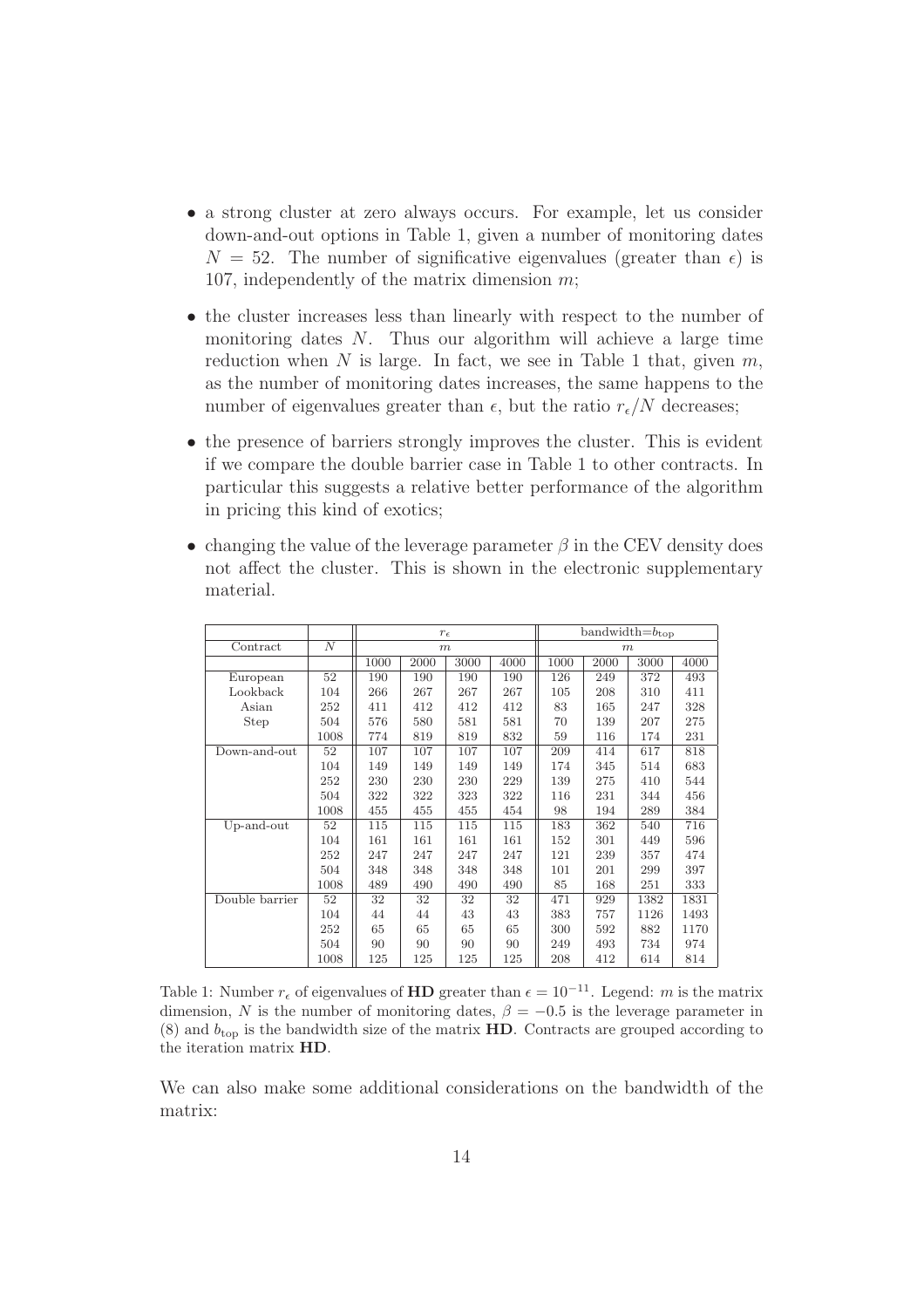- we always have banded matrices; for example in Table 1 for European, lookback, Asian or step options with  $N = 52$  and  $m = 4000$ , the bandwidth size is  $b_{\text{top}} = 493$ . However, the presence of barriers increases  $b_{\text{top}}$ . Indeed barriers cut the tails of the density so that we have to sample a function that does not approach zero on the frontier of the domain. In general, the ratio  $b_{\text{top}}/m$  remains constant as m varies.
- $\bullet$  the bandwidth size decreases as we increase the number N of monitoring dates; this is, for example, confirmed for all contracts in Table 1 when  $m = 4000$  and we let N to vary from 52 to 1008;

Since the performance of the algorithm is optimized when the cluster size  $r_{\epsilon}$  and the bandwidth size  $b_{\text{top}}$  are both small, the above remarks suggest that this happens in all cases and the greatest benefit occurs as we increase N.

|                         | $N = 252$ | $N = 504$ | $N = 1008$ |
|-------------------------|-----------|-----------|------------|
| European                | 1.1604    | 1.3270    | 1.4151     |
| Barrier Down-and-out    | 1.1045    | 1.4104    | 1.7289     |
| Barrier Up-and-out      | 1.1784    | 1.4872    | 1.7964     |
| Double barrier          | 0.7263    | 0.9809    | 1.9535     |
| Bermudan                | 1.1634    | 1.3476    | 1.4189     |
| Bermudan Down-and-out   | 1.1102    | 1.4176    | 1.7126     |
| Bermudan Up-and-out     | 1.1891    | 1.5065    | 1.7883     |
| Bermudan Double barrier | 0.7315    | 0.9867    | 1.9412     |
| Lookback                | 2.3617    | 2.1688    | 1.9565     |
| Lookback $(\omega = 4)$ | 3.0116    | 2.8686    | 2.5773     |
| Asian                   | 1.8654    | 1.7169    | 1.5609     |
| Asian $(\omega = 4)$    | 1.9707    | 1.9769    | 1.9624     |
| <b>Step</b>             | 4.3515    | 3.6113    | 3.1951     |

Table 2: Speed-up values for different contracts with  $\beta = -0.5$  and  $m = 4000$ . The initial asset price is  $S_0 = 100$ , the volatility is  $\sigma = 0.25/S_0^{\beta}$ , the risk-free interest rate is 10% per annum  $(r = 0.1)$ , the asset pays no dividends  $(q = 0)$ , and all options have six months to expiration ( $T = 0.5$ ). The strike price E is equal to 105. Additional payoff's parameters for step options are  $\rho = 0.5$  and  $A = [90, 110]$ .  $\omega$  is the parameter in Remark 1 in the appendix.

In Table 2 we show the speed-up for different contracts. Here the speed-up is defined as the ratio between the CPU time for the classical recursive (Rec.) algorithm and the one for our pricing procedure (Rec.+BP). As expected, the speed-up is always greater than 1. Double barrier options are the exception when the number of monitoring dates is small, due to a too large bandwidth.

#### *4.3. Pricing options*

In this section we validate our pricing procedure comparing it to standard numerical quadrature and to Monte Carlo simulation. This has been implemented with an Euler discretization scheme with 300 steps between two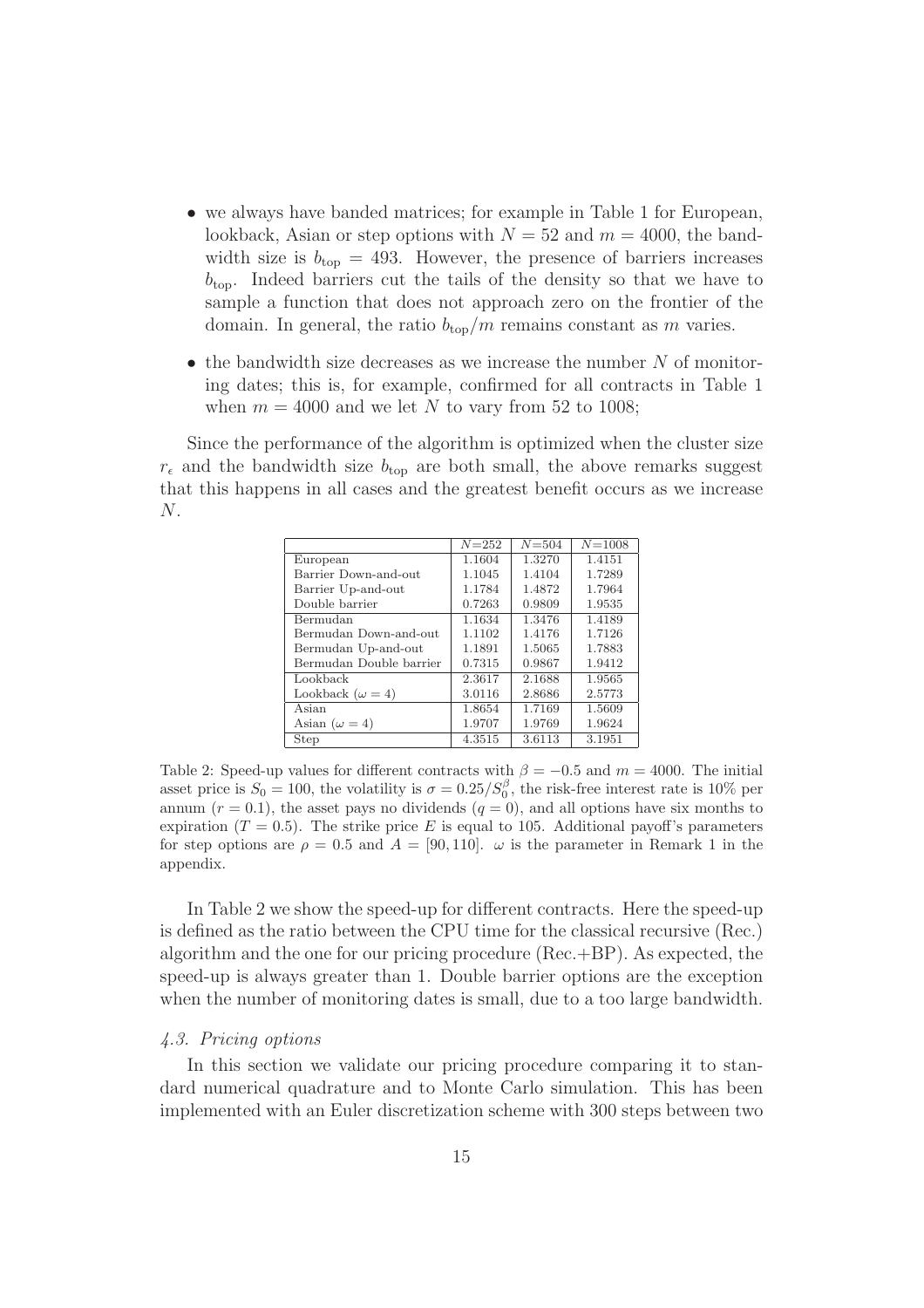consecutive monitoring dates, and 1.000.000 runs. In general Monte Carlo simulations applied to the CEV process achieve a two digits accuracy, but with a CPU time that turns to be higher than the recursive quadrature of a factor that varies from  $4 \text{ to } 10^{2}$  Extended numerical results are reported in the electronic supplementary material.

#### *4.3.1. Barrier and Bermudan Options*

In Tables 4 and 5 we price European and barrier call options. Analytical formulas for European options are available in terms of the non-central chi-square distribution, see [36]. Prices of continuously monitored barrier options, i.e.,  $N = \infty$ , are given in [17] and reported here in Table 3.

|                | $\beta=0$ | $\beta = -0.5$ | $\beta = -1$ |
|----------------|-----------|----------------|--------------|
| European       | 7.0995    | 7.0170         | 6.9403       |
| Down-and-out   | 6.3722    | 6.2554         | 6.1438       |
| $Up$ -and-out  | 0.6711    | 0.7734         | 0.8904       |
| Double barrier | 0.4418    | 0.5126         | 0.5945       |

Table 3: Prices in [17, Table 1].

|          | m    |          | Prices    | CPU Times<br>(sec.) |           |  |
|----------|------|----------|-----------|---------------------|-----------|--|
|          |      | Rec.     | $Rec.+BP$ | Rec.                | $Rec.+BP$ |  |
| $\Omega$ | 2000 | 7.099596 | 7.099596  | 1.01                | 4.60      |  |
|          | 4000 | 7.099571 | 7.099571  | 3.90                | 18.20     |  |
| $-0.5$   | 2000 | 7.017063 | 7.017063  | 6.09                | 10.16     |  |
|          | 4000 | 7.016999 | 7.016999  | 23.63               | 39.66     |  |
| $-1$     | 2000 | 6.940388 | 6.940388  | 8.09                | 12.96     |  |
|          | 4000 | 6.940318 | 6.940318  | 31.40               | 50.87     |  |

Table 4: European call: m is the matrix dimension and  $\beta$  is the leverage parameter in (8). Parameters as in Table 2.

Since European options are path-independent contracts, their pricing requires a single recursion. For this reason, in Table 4 we set  $N = 1$  and the BP algorithm is not at all convenient because the factorization is too costly with respect to a single matrix-vector multiplication. However the algorithm has the same accuracy as the analytical formula: our price estimates agree with those of the first row of Table 3.

Numerical results for barrier options with  $\beta = -0.5$  are given in Table 5. Prices for different values of  $\beta$  and for up-and-out options are reported in the electronic supplementary material. We notice that:

<sup>2</sup>We also considered an exact Monte Carlo simulation by sampling from the known transition cumulative density function, but the procedure turns out to be too time consuming and of no practical relevance.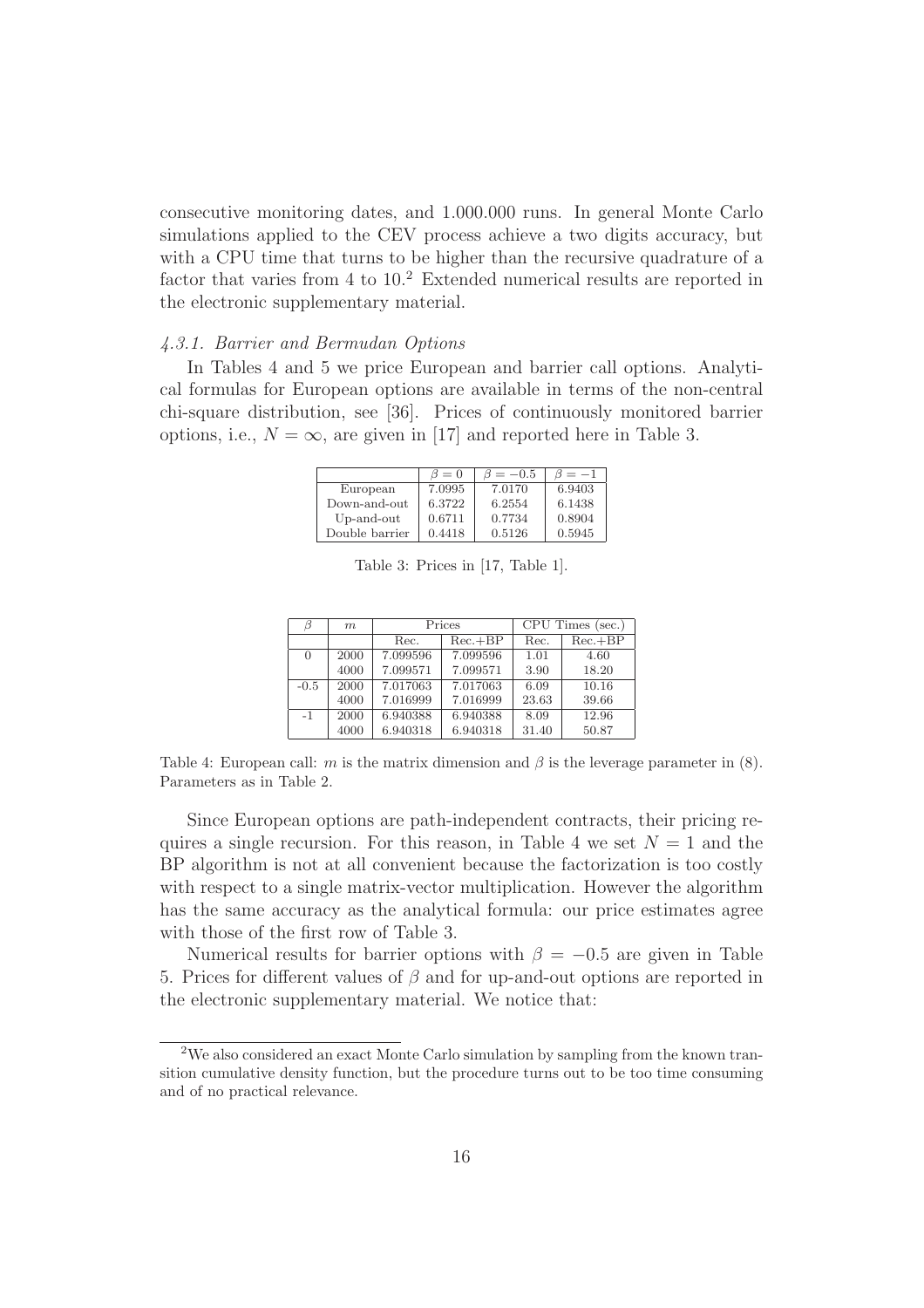- prices computed with the BP algorithm agree with the ones from the pure recursion up to five decimal digits;
- as expected, the BP algorithm performs better as we increase the number of monitoring dates  $N$ , since the factorization has to be performed only once, and, at the same time, the bandwidth decreases (see Table 1 - we recall that our algorithm performs well if the bandwidth size is not too large). In fact, from Table 5 we notice the benefits of the BP factorization for  $N = 252$  or greater;
- the algorithm works better as we increase the number of quadrature nodes m, since the cluster size  $r_{\epsilon}$  does not increase varying m, while the computational cost of the matrix-vector multiplication increases;
- for double barrier options we observe that, increasing  $N$ , we have a trade-off between the cluster size (it improves) and the bandwidth size (it becomes larger). On this point we can make two remarks:
	- 1. In general, our algorithm improves the standard recursion for N larger than 252. Additional numerical tests have shown that the algorithm applied to the double barrier case can achieve a speedup up to 3.6 when  $N = 10000$ .
	- 2. Numerical results in Table 2 show that the BP algorithm performs better for single barrier respect to double barrier options if  $N$  is lower than 1008.
- concerning the convergence of the discrete monitoring price to the continuous monitoring case, we notice a slow convergence from above of prices in Table 5 to the ones in Table 3. For example, when  $\beta = -0.5$ and  $N = 10000$ , a single barrier option with discrete monitoring is worth 6.2756, whilst the continuous version is 6.2554. Moreover, comparing the two tables, it is clear that pricing a discrete monitoring contracts with a continuous monitoring algorithm could result in a substantial different, and thus wrong, price. As an example, considering  $\beta = -0.5$  and assuming to price a twice-a-day monitoring double barrier option, i.e.,  $N = 52$ , the real price, i.e., the one computed considering the real monitoring is 0.7710, while the one computed assuming the continuous monitoring is 0.5126. Thus the importance of considering numerical algorithms with discrete monitoring, when contracts with this feature have to be priced.

Experiments not reported here show similar performances for Bermudan options. The results are not affected by the presence or absence of dividends.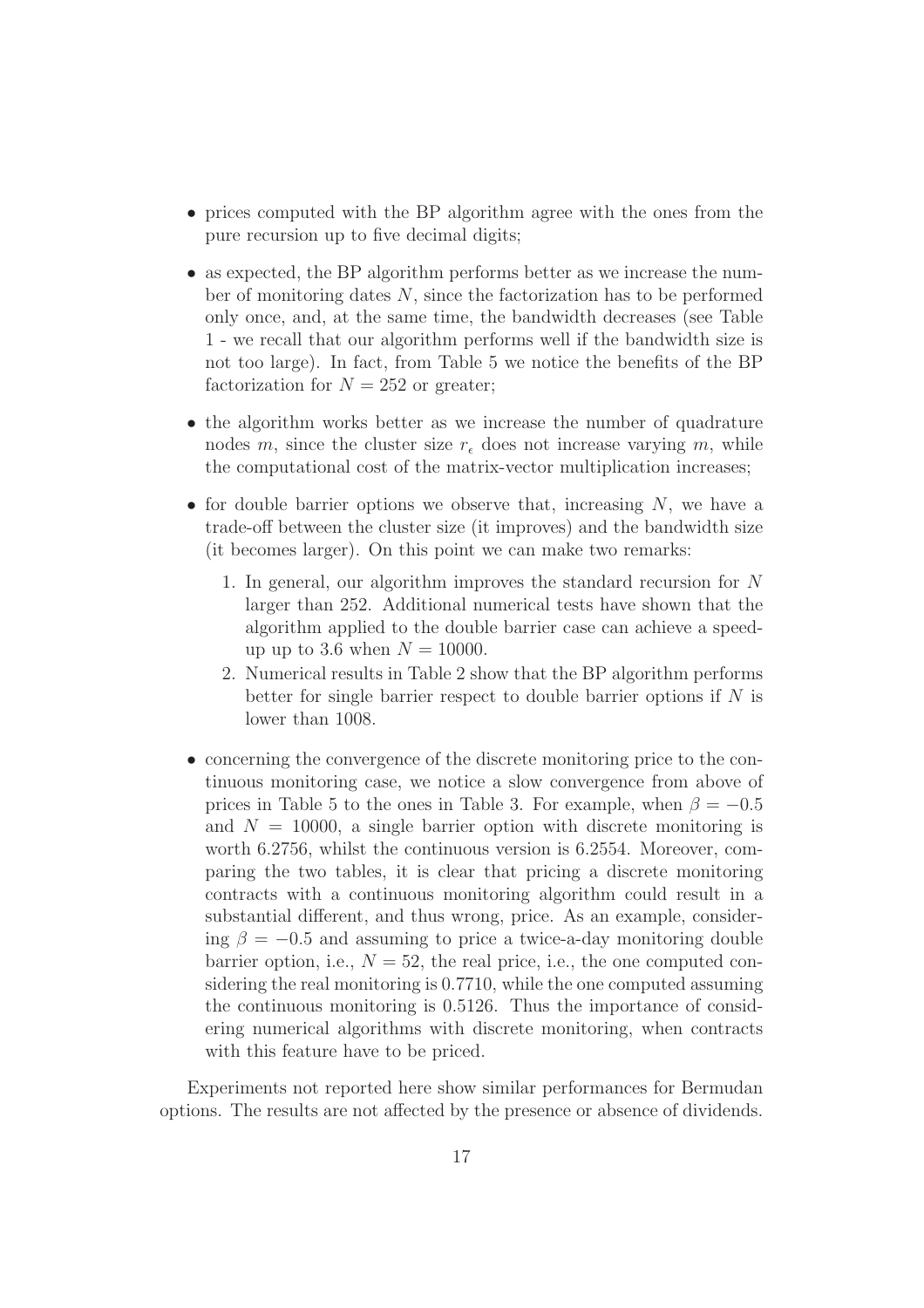|       |      |          | Down-and-out call |        | Double barrier call     |          |          |        |                    |  |
|-------|------|----------|-------------------|--------|-------------------------|----------|----------|--------|--------------------|--|
| N     | m    |          | Prices            |        | <b>CPU</b><br>$(\sec.)$ |          | Prices   |        | <b>CPU</b><br>sec. |  |
|       |      | Rec.     | Rec.              | Rec.   | Rec.                    | Rec.     | Rec.     | Rec.   | Rec.               |  |
|       |      |          | $+BP$             |        | $+BP$                   |          | $+BP$    |        | $+BP$              |  |
| 52    | 2000 | 6.497277 | 6.497277          | 4.47   | 6.03                    | 0.771025 | 0.771025 | 4.16   | 8.70               |  |
| 52    | 4000 | 6.497278 | 6.497278          | 17.13  | 23.74                   | 0.771024 | 0.771024 | 16.12  | 34.37              |  |
| 104   | 2000 | 6.434699 | 6.434699          | 4.87   | 5.51                    | 0.694140 | 0.694140 | 4.48   | 8.41               |  |
| 104   | 4000 | 6.434700 | 6.434700          | 18.73  | 22.22                   | 0.694140 | 0.694140 | 17.21  | 32.49              |  |
| 252   | 2000 | 6.375374 | 6.375374          | 6.03   | 5.70                    | 0.628248 | 0.628248 | 5.39   | 7.61               |  |
| 252   | 4000 | 6.375375 | 6.375375          | 23.24  | 21.04                   | 0.628248 | 0.628248 | 20.68  | 28.47              |  |
| 504   | 2000 | 6.342071 | 6.342072          | 7.91   | 7.06                    | 0.593922 | 0.593922 | 6.94   | 7.46               |  |
| 504   | 4000 | 6.342072 | 6.342073          | 30.65  | 21.73                   | 0.593922 | 0.593922 | 26.77  | 27.29              |  |
| 1008  | 2000 | 6.317620 | 6.317621          | 11.63  | 11.24                   | 0.569846 | 0.569846 | 13.99  | 8.47               |  |
| 1008  | 4000 | 6.317621 | 6.317623          | 45.04  | 26.05                   | 0.569846 | 0.569846 | 54.64  | 27.97              |  |
| 10000 | 2000 | 6.275649 | 6.275652          | 72.95  | 122.85                  | 0.530602 | 0.530603 | 85.20  | 49.35              |  |
| 10000 | 4000 | 6.275651 | 6.275652          | 282.11 | 154.93                  | 0.530602 | 0.530604 | 331.26 | 91.33              |  |

Table 5: Down-and-out and double barrier call:  $\beta = -0.5$  is the parameter in (8), m is the matrix dimension and  $N$  is the number of monitoring dates. Parameters as in Table 2.

#### *4.3.2. Lookback Options*

Pricing lookback options is in general more expensive than pricing barrier options, because we have to keep trace of an additional state variable, the running minimum  $J$ . Thus, we expect an increase in the CPU time with respect to barrier and Bermudan option. However, since the matrix factorization is independent on the J-grid nodes, we still expect an improvement with respect to the standard recursion. Results reported in Table 6 confirm this. In addition the two recursive algorithms show comparable accuracy. Table 7 provides, as benchmark, confidence intervals computed by the Monte Carlo algorithm. An additional speed-up can be obtained considering less nodes on the J-grid, up to ten times if we reduce by a factor of four the nodes on the J-grid ( $\omega = 4$  in the mentioned table), maintaining a two decimal digits accuracy.

#### *4.3.3. Asian Options*

Asian options (see Section 2.4) share with lookback options the presence of an additional state variable. Given that the iteration matrix is the same for the two contracts, we expect a similar performance of the algorithm in the Asian as in the lookback case. Results are given in Table 8, and comments given in Section 4.3.2 still apply. For example, if we set  $\omega = 4$ , we reduce the CPU time by a factor of seven, still maintaining a two decimal digits accuracy. Reported option prices always fall into the Monte Carlo confidence intervals.

Finally, in Table 10 we consider the log-normal process  $(\beta = 0)$ . In this case, indeed, it is more efficient to use a FFT approach, as in [13], or a randomization technique, as in [19]. We use the results in [13, Table 7] as benchmark. In Table 10 we also analyze the effect on the price accuracy of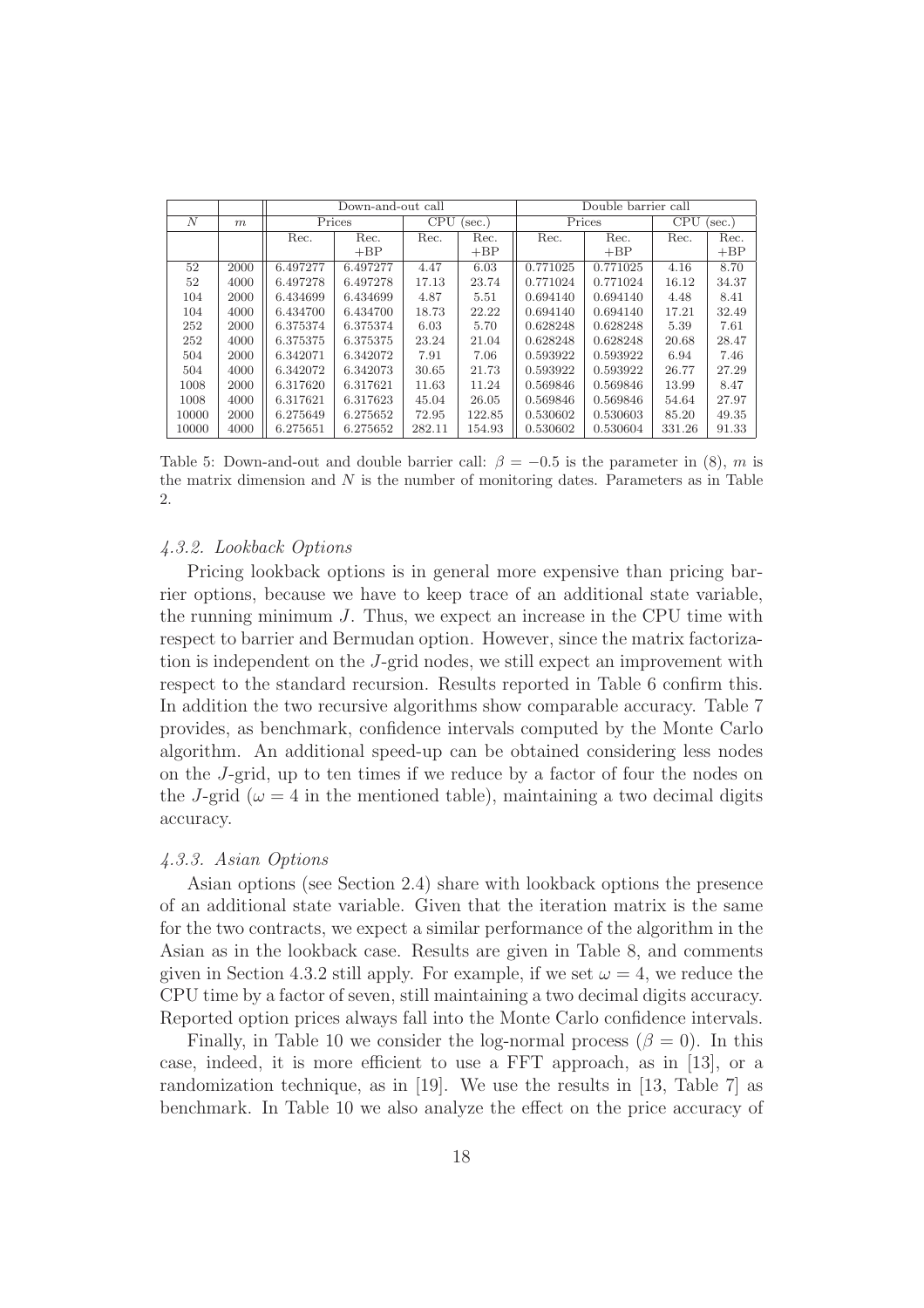| N    | m    |            |            | Prices       |              |              | CPU Times (sec.) |              |              |  |
|------|------|------------|------------|--------------|--------------|--------------|------------------|--------------|--------------|--|
|      |      | Rec.       | Rec.       | Rec.         | Rec.         | Rec.         | Rec.             | Rec.         | Rec.         |  |
|      |      |            | $+BP$      | $+BP$        | $+BP$        |              | $+BP$            | $+BP$        | $+BP$        |  |
|      |      | $\omega=1$ | $\omega=1$ | $\omega = 2$ | $\omega = 4$ | $\omega = 1$ | $\omega = 1$     | $\omega = 2$ | $\omega = 4$ |  |
| 52   | 2000 | 14.545701  | 14.545701  | 14.544358    | 14.553307    | 592          | 323              | 140          | 64           |  |
| 52   | 4000 | 14.542978  | 14.542978  | 14.542853    | 14.546845    | 4566         | 1422             | 703          | 332          |  |
| 104  | 2000 | 14.887939  | 14.887940  | 14.886958    | 14.893453    | 1069         | 629              | 270          | 124          |  |
| 104  | 4000 | 14.886366  | 14.886366  | 14.886282    | 14.889097    | 8084         | 2897             | 1381         | 618          |  |
| 252  | 2000 | 15.191305  | 15.191306  | 15.190640    | 15.194984    | 2193         | 1361             | 598          | 254          |  |
| 252  | 4000 | 15.190981  | 15.190982  | 15.190932    | 15.192716    | 16567        | 7015             | 3212         | 1376         |  |
| 504  | 2000 | 15.353628  | 15.353629  | 15.353129    | 15.356335    | 3953         | 2684             | 1194         | 534          |  |
| 504  | 4000 | 15.354248  | 15.354250  | 15.354219    | 15.355452    | 29570        | 13634            | 5969         | 2573         |  |
| 1008 | 2000 | 15.469194  | 15.469194  | 15.468811    | 15.471220    | 6886         | 5117             | 2043         | 986          |  |
| 1008 | 4000 | 15.470853  | 15.470857  | 15.470839    | 15.471678    | 51971        | 26563            | 11362        | 5025         |  |

Table 6: Fixed-strike lookback put:  $\beta = -0.5$  is the parameter in (8), m is the matrix dimension and N is the number of monitoring dates. Parameters as in Table 2.  $\omega$  is the parameter in Remark 1 in the appendix.

| N    | Confidence        | <b>CPU</b> Times |
|------|-------------------|------------------|
|      | <b>Interval</b>   | $(\sec.)$        |
| 52   | 14.5242 - 14.5576 | 2523             |
| 104  | 14.8738 - 14.9073 | 5014             |
| 252  | 15.1781 - 15.2116 | 12104            |
| 504  | 15.3483 - 15.3818 | 24180            |
| 1008 | 15.4511 - 15.4846 | 48331            |

Table 7: Monte Carlo values for fixed-strike lookback put options with 1.000.000 iterations, parameters as in Table 6.

| N    | m    |              | Prices       |              |              |              | CPU Times (sec.) |              |              |
|------|------|--------------|--------------|--------------|--------------|--------------|------------------|--------------|--------------|
|      |      | Rec.         | Rec.         | Rec.         | Rec.         | Rec.         | Rec.             | Rec.         | Rec.         |
|      |      |              | $+BP$        | $+BP$        | $+BP$        |              | $+BP$            | $+BP$        | $+BP$        |
|      |      | $\omega = 1$ | $\omega = 1$ | $\omega = 2$ | $\omega = 4$ | $\omega = 1$ | $\omega = 1$     | $\omega = 2$ | $\omega = 4$ |
| 52   | 2000 | 2.919996     | 2.919996     | 2.920009     | 2.919707     | 843          | 573              | 284          | 157          |
| 52   | 4000 | 2.920010     | 2.920010     | 2.920007     | 2.920017     | 5615         | 2377             | 1186         | 673          |
| 104  | 2000 | 2.928446     | 2.928446     | 2.928341     | 2.926760     | 1642         | 1128             | 543          | 307          |
| 104  | 4000 | 2.928465     | 2.928465     | 2.928459     | 2.928347     | 10072        | 4814             | 2379         | 1304         |
| 252  | 2000 | 2.933353     | 2.933353     | 2.932724     | 2.929454     | 3592         | 2591             | 1370         | 725          |
| 252  | 4000 | 2.933498     | 2.933499     | 2.933402     | 2.932702     | 21221        | 11376            | 5755         | 3140         |
| 504  | 2000 | 2.934878     | 2.934878     | 2.933790     | 2.929121     | 6448         | 5137             | 2796         | 1400         |
| 504  | 4000 | 2.935238     | 2.935238     | 2.934972     | 2.933777     | 38909        | 22662            | 11140        | 5495         |
| 1008 | 2000 | 2.935444     | 2.935444     | 2.933788     | 2.927539     | 12413        | 9834             | 5488         | 2992         |
| 1008 | 4000 | 2.936030     | 2.936031     | 2.935583     | 2.933823     | 71120        | 45563            | 22044        | 10207        |

Table 8: Fixed-strike Asian call:  $\beta = -0.5$  is the parameter in (8), m is the matrix dimension and N is the number of monitoring dates. Parameters as in Table 2.  $\omega$  is the parameter in Remark 1 in the appendix.

the truncation of the integration interval (see Section 2.1). The Rec.+BP algorithm always achieves a three to five decimal digits accuracy depending on the tolerance level when we truncate the domain. Significant reduction in the CPU time, without loss of accuracy, can be achieved with a sparser grid  $(\omega = 2 \text{ and } \omega = 4)$  on the running average.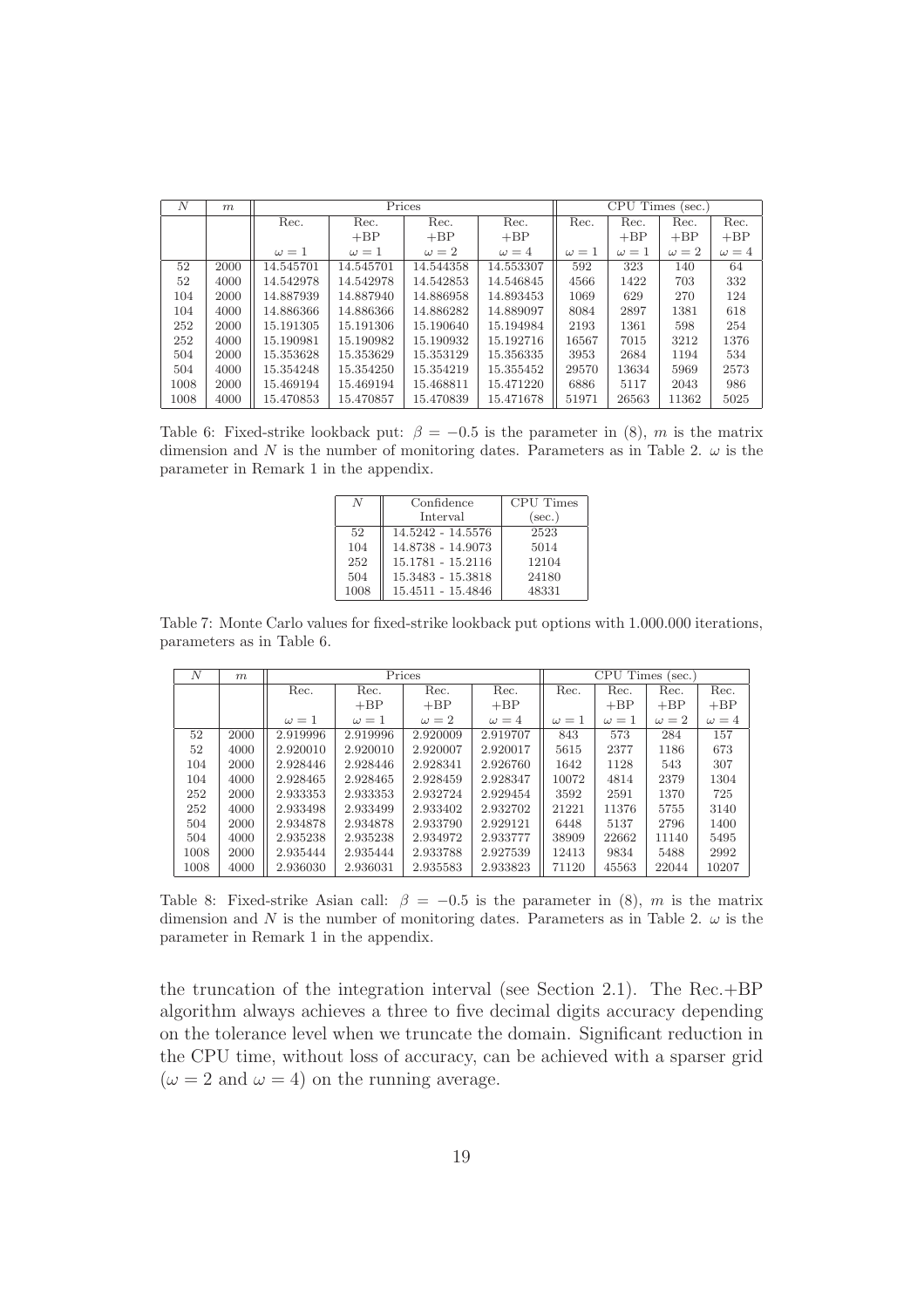| N    | Confidence        | CPU Times |
|------|-------------------|-----------|
|      | <b>Interval</b>   | $(\sec.)$ |
| 52   | $2.9151 - 2.9356$ | 2523      |
| 104  | $2.9196 - 2.9401$ | 5014      |
| 252  | $2.9272 - 2.9477$ | 12104     |
| 504  | $2.9283 - 2.9487$ | 24180     |
| 1008 | 2.9264 - 2.9468   | 48331     |

Table 9: Monte Carlo values for fixed-strike Asian call options with 1.000.000 iterations, parameters as in Table 8.

|                |      |          |               | $\sigma$ |          |                |          |  |
|----------------|------|----------|---------------|----------|----------|----------------|----------|--|
| $\omega$       | m    |          | Tol $10^{-8}$ |          |          | Tol $10^{-10}$ |          |  |
|                |      | 0.1      | 0.3           | 0.5      | 0.1      | 0.3            | 0.5      |  |
| 1              | 1000 | 11.58113 | 13.66975      | 17.19193 | 11.58113 | 13.66991       | 17.19255 |  |
| 1              | 2000 | 11.58113 | 13.66977      | 17.19196 | 11.58113 | 13.66980       | 17.19236 |  |
| 1              | 4000 | 11.58113 | 13.66977      | 17.19192 | 11.58113 | 13.66982       | 17.19240 |  |
| $\overline{2}$ | 1000 | 11.58118 | 13.67068      | 17.19441 | 11.58120 | 13.67232       | 17.19750 |  |
| $\overline{2}$ | 2000 | 11.58113 | 13.66974      | 17.19191 | 11.58113 | 13.66982       | 17.19272 |  |
| $\overline{2}$ | 4000 | 11.58113 | 13.66977      | 17.19191 | 11.58113 | 13.66982       | 17.19239 |  |
| $\overline{4}$ | 1000 | 11.58175 | 13.67434      | 17.20552 | 11.58184 | 13.68018       | 17.20388 |  |
| 4              | 2000 | 11.58118 | 13.67081      | 17.19409 | 11.58121 | 13.67196       | 17.19835 |  |
| 4              | 4000 | 11.58113 | 13.66973      | 17.19192 | 11.58113 | 13.66981       | 17.19270 |  |

Table 10: Fixed-strike Asian call: A comparison between the Rec.+BP algorithm and [13, Table 7: Gaussian case  $(\beta = 0)$  and strike price  $E = 90$ . Benchmark price: 11.58113  $(\sigma = 0.1)$ , 13.66981 ( $\sigma = 0.3$ ) and 17.19239 ( $\sigma = 0.5$ ).

# *4.3.4. Step Options*

Numerical results given in Table 11 show that our algorithm applied to step options achieves the same accuracy as the direct recursive procedure: they agree up to the sixth digit, but with a strong reduction in the computational time. Thus, also for this kind of contracts the Rec.+BP algorithm is more efficient than the plain recursion and Monte Carlo simulation.

| N    | m    |          | Prices    |         | CPU Times (sec.) | Monte Carlo values |           |
|------|------|----------|-----------|---------|------------------|--------------------|-----------|
|      |      | Rec.     | $Rec.+BP$ | Rec.    | $Rec.+BP$        | Confidence         | CPU Times |
|      |      |          |           |         |                  | Interval           | sec.)     |
| 52   | 2000 | 5.580878 | 5.580878  | 13.08   | 7.46             | 5.5772-5.6133      | 2446.38   |
| 52   | 4000 | 5.581670 | 5.581670  | 50.64   | 23.71            |                    |           |
| 104  | 2000 | 5.564554 | 5.564554  | 35.21   | 13.98            | 5.5473-5.5832      | 4881.28   |
| 104  | 4000 | 5.565345 | 5.565345  | 134.63  | 35.45            |                    |           |
| 252  | 2000 | 5.554981 | 5.554981  | 154.47  | 60.41            | 5.5414-5.5772      | 11811.86  |
| 252  | 4000 | 5.555772 | 5.555773  | 589.53  | 135.57           |                    |           |
| 504  | 2000 | 5.551620 | 5.551620  | 533.47  | 241.04           | 5.5367-5.5725      | 23616.72  |
| 504  | 4000 | 5.552411 | 5.552412  | 2003.21 | 554.70           |                    |           |
| 1008 | 2000 | 5.549940 | 5.549940  | 1823.83 | 1044.87          | 5.5276-5.5634      | 47231.25  |
| 1008 | 4000 | 5.550731 | 5.550732  | 6931.57 | 2169.42          |                    |           |

Table 11: Step call:  $m$  is the matrix dimension,  $N$  is the number of monitoring dates. Parameters as in Table 2.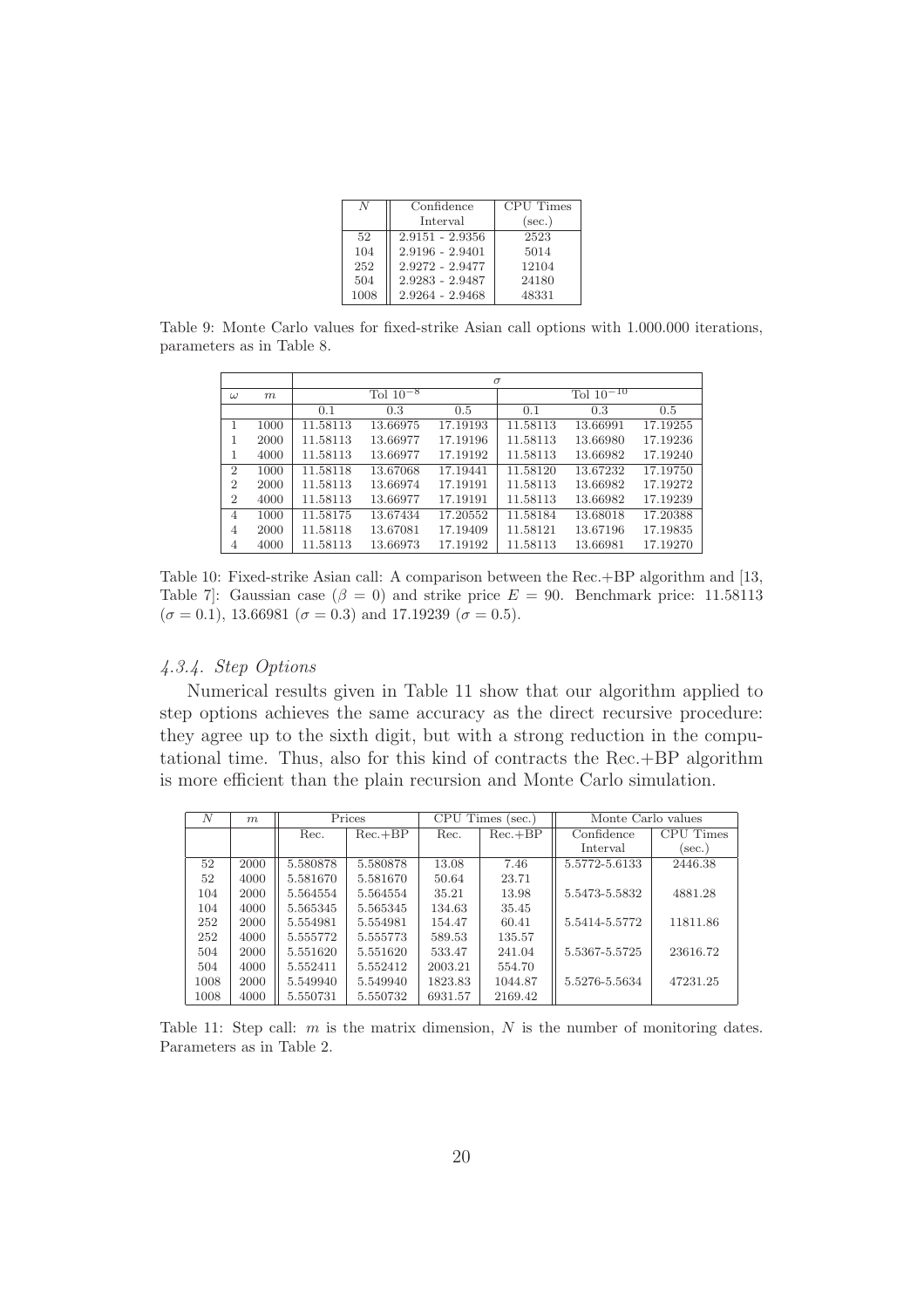#### 5. Conclusion

In this paper we have shown how to price exotic options when discrete monitoring is considered exploiting the structure of the matrix arising from the numerical quadrature of the pricing backward formulas. This has been accomplished through a convenient factorization of the iteration matrix that helps greatly in the speed-up of the recursion. The proposed BP algorithm is general and is examined in detail with reference to the CEV process, for which, according to our knowledge, no efficient and general enough procedure is available in literature, and to discretely monitored option.

Our numerical experiments show that the BP algorithm performs well respect to the standard recursive quadrature for all considered exotic options (barrier, lookback, Asian, Bermudan and step options), mainly when the number of dates is large: they have a similar accuracy, but our scheme is considerably faster. In addition, we show how to accelerate the scheme for both lookback and Asian options, losing a little bit of accuracy.

We would like to stress that, according to our knowledge, this article is the first one investigating a fast and accurate algorithm for pricing exotic options when the discrete monitoring is assumed and a CEV process (or, more generally, processes for which the log-price is not i.i.d.) is considered. Finally the proposed factorization has potential and immediate applications to the study of properties of discrete time Markov Chains as well, a very important topic in operational research for modeling queuing sequences and many other practical systems, see [29]. Extension to other processes, as normal mixture distribution, see [5], and options with multiple risk factors, such as stochastic volatility models or multi-assets contracts, as in [9, 24, 33], are also amenable to the presented technique, and will be treated in a follow-up paper.

#### References

- [1] Alexander, D. R., Mengija, M., & Stent, A. F. (2012). Arithmetic Brownian motion and real options. *European Journal of Operational Research*, 219, 114-122.
- [2] Andricopoulos, A. D., Widdicks, M., Duck, P. W., & Newton, D. P. (2003). Universal option valuation using quadrature methods. *Journal of Financial Economics*, 67, 447-471.
- [3] Atkinson, K. E. (2009). *The Numerical Solution of Integral Equations of the Second Kind*. Cambridge University Press.
- [4] Becker, C., & Wystup, U. (2009). On the cost of delayed currency fixing announcements. *Annals of Finance*, 5-2, 161-174.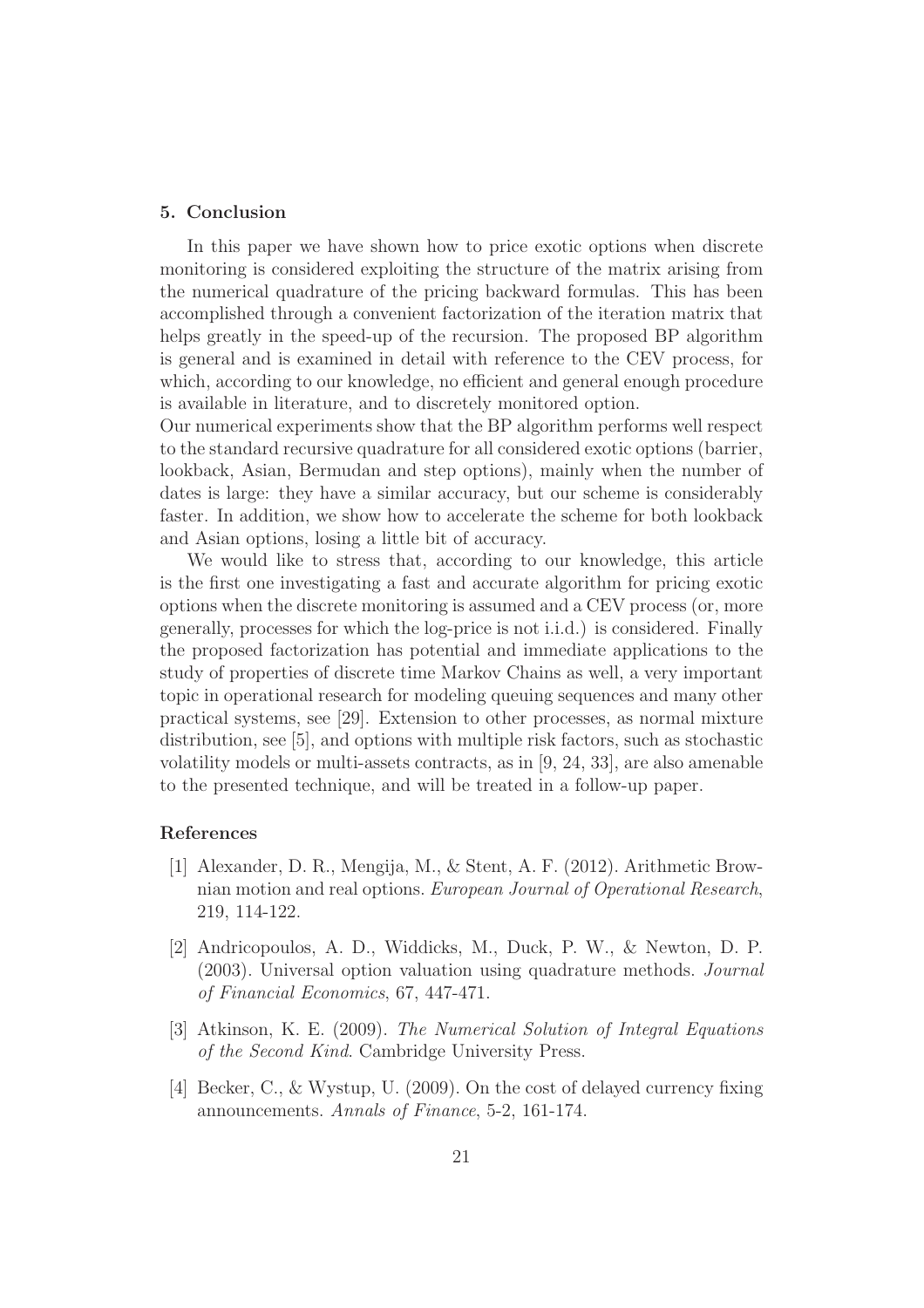- [5] Bhat, H. S., & Kumar, N. (2012). Option pricing under a normal mixture distribution derived from the Markov tree model. *European Journal of Operational Research*, 223, 762-744.
- [6] Bouzoubaa, B., & Osseiran, A. (2010). *Exotic Options and Hybrids: A Guide to Structuring, Pricing and Trading*. Wiley Finance.
- [7] Boyle, P. P., & Tian, Y. S. (1999). Pricing lookback and barrier options under the CEV Process. *The Journal of Financial and Quantitative Analysis*, 34-2, 241-264.
- [8] Boyle, P. P., Tian, Y. S., & Imai, J. (1999). Lookback options under the CEV process: a correction. *The Journal of Financial and Quantitative Analysis* Unpublished Appendixes, Notes, Comments, and Corrections.
- [9] Breton, M., & de Frutos, J. (2010). Option pricing under GARCH processes using PDE methods. *Operations Research*, 58, 1148-1157.
- [10] Broadie, M., Glasserman, P., & Kou., S. G. (1997). A continuity correction for the discrete barrier options. *Mathematical Finance*, 7, 325-349.
- [11] Cai, N., Chen, N., & Wan, X. (2010). Occupation times of Jump-Diffusion processes with double exponential jumps and the pricing of options. *Mathematics of Operations Research*, 35, 412-437.
- [12] Castagna, A. (2009). The hedging costs of discrete monitoring of FX barrier options. Available at SSRN: http://ssrn.com/abstract=1335302.
- [13] Cerný, A., & Kyriakou, I. (2011). An improved convolution algorithm for discretely sampled Asian options. *Quantitative Finance*, 11-3, 381- 389.
- [14] Costabile, M. (2006). On pricing lookback options under the CEV process. *Decisions in Economics and Finance*, 29, 139-153.
- [15] Cox, J. (1996). Notes on option pricing I: Constant elasticity of variance diffusions. *Journal of Portfolio Management*, 22, 15-17.
- [16] Cox, J., & Ross, S. (1976). The valuation of options for alternative stochastic processes. *Journal of Financial Economics*, 3, 145-166.
- [17] Davydov, D., & Linetsky, V. (2001). Pricing and hedging pathdependent options under the CEV process. *Management Science*, 47-7, 949-965.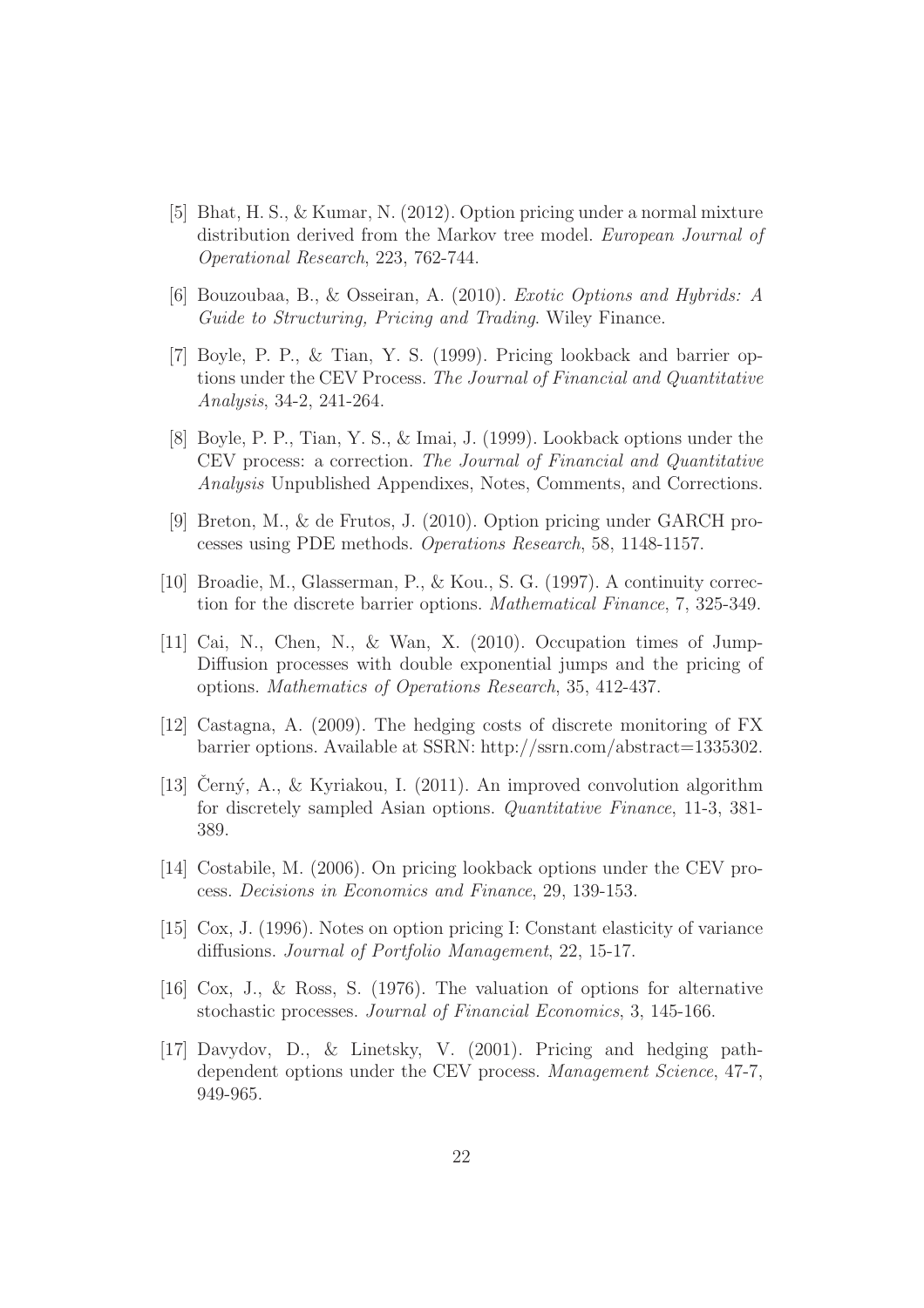- [18] Fusai, G., Marazzina, D., Marena, M., & Ng, M. (2012). Z-transform and preconditioning techniques for option pricing. *Quantitative Finance*, 12-9, 1381-1394.
- [19] Fusai, G., Marazzina, D., & Marena, M. (2011). Pricing discretely monitored Asian options by maturity randomization. *SIAM Journal on Financial Mathematics*, 2, 383-403.
- [20] Fusai, G., & Recchioni, M. C. (2007). Analysis of quadrature methods for pricing discrete barrier options. *Journal of Economic Dynamics and Control*, 31, 826-860.
- [21] Fusai, G., Abrahams, D., & Sgarra, C. (2006). An exact analytical solution of discrete barrier options. *Finance and Stochastics*, 10, 1-26.
- [22] Golub, G. H., & Kahan, W. (1965). Calculating the singular values and pseudo-inverse of a matrix. *SIAM Journal on Numerical Analysis* 2, 205-224.
- [23] Golub, G. H., & Van Loan, C. F. (1996). *Matrix Computations*. (3rd ed.). The Johns Hopkins University Press, Baltimore, Maryland.
- [24] Jin, X., Li, X., Tan, H. H., Wu, Z., (2013). A computationally efficient state-space partitioning approach to pricing high-dimensional American options via dimension reduction. *European Journal of Operational Research*, to appear.
- [25] Lin, J., & Palmer, K. (2012). Convergence of barrier option prices in the binomial model. *Mathematical Finance*, to appear.
- [26] Linetsky, V. (1999). Step Options. *Mathematical Finance*, 9, 55-96.
- [27] Lord, R., Fang, F., Bervoets, F., & Oosterlee, C. W. (2008). A fast and accurate FFT-based method for pricing early-exercise options under L´evy processes. *SIAM Journal on Scientific Computing*, 30, 1678-1705.
- [28] Moon, K.-S., & Kim, H. (2013). An adaptive averaging binomial method for option valuation. *Operations Research Letters*, 41-5, 511-515.
- [29] Norris, J. R. (1997). *Markov Chains*, Cambridge Series in Statistical and Probabilistic Mathematics, Cambridge University Press.
- [30] Nunes, J. P. V. (2009). Pricing American options under the Constant Elasticity of Variance model and subject to bankruptcy. *Journal of Financial and Quantitative Analysis*, 44, 1231-1263.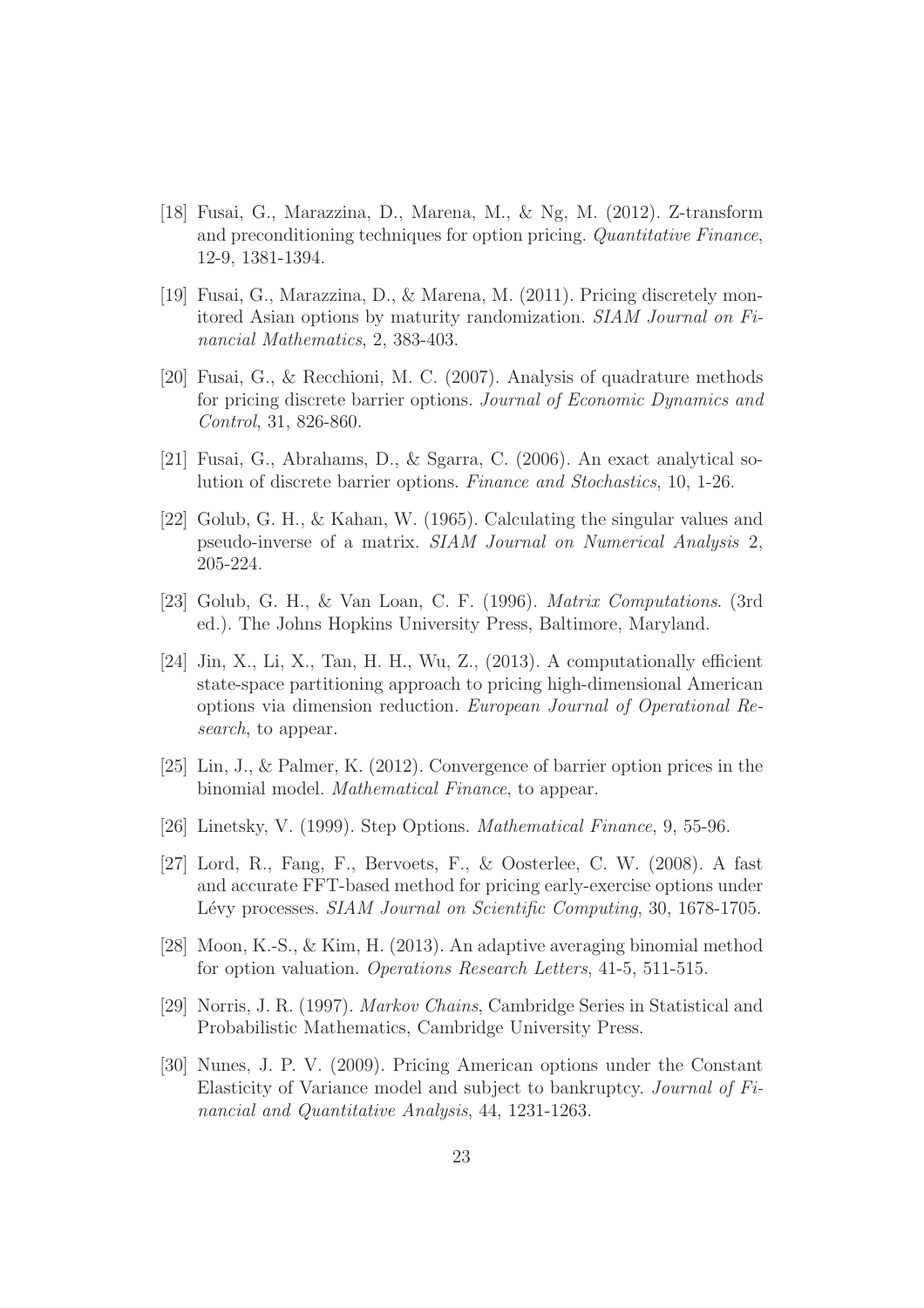- [31] Peng, B. (2006). Pricing geometric Asian option under the CEV process. *International Economic Journal*, 20-4, 515-522.
- [32] Quarteroni, A., Sacco, R., & Saleri, F. (2000). *Numerical Mathematics*. Springer-Verlag New York.
- [33] Rambeerich, N., Tangman, D. Y., Lollchund, M. R., & Bhuruth, M. (2013). High-order computational methods for option valuation under multifactor models. *European Journal of Operational Research*, 224, 219- 226.
- [34] Serra Capizzano, S., Bertaccini, D., & Golub, G. H. (2005). How to deduce a proper eigenvalue cluster from a proper singular value cluster in the nonnormal case. *SIAM Journal on Matrix Analysis and Applications*, 27-1, 82-86.
- [35] Serra Capizzano, S. (2001). Spectral behavior of matrix sequences and discretized boundary value problems. *Linear Algebra and its Applications*, 337, 37-78.
- [36] Schroder, M. (1989). Computing the Costant Elasticity of Variance option pricing formula. *The Journal of Finance*, 44-1, 211-219.
- [37] Tyrtyshnikov, E. E. (1996). A unifying approach to some old and new theorems on distribution and clustering. *Linear Algebra and its Applications*, 232, 1-43.

#### Appendix A. Quadrature for exotic derivatives

In the following we detail how the quadrature applies to different contractual settings.

#### *Appendix A.1. Barrier and Bermudan Options*

For barrier options, i.e., recursions (1) and (2), we have  $W(x, N) = \phi(x)$ ,  $H(x, y; \Delta) = e^{-r\Delta} p(x, y; \Delta)$ , and a, b depend on the domain  $\Omega$ . For example, for down-and-out barrier options, we set  $a = L$  and  $b = U$ . From the discretization of (1), we obtain a recursion of the form (7) with  $W_N =$  $[\phi(s_i)]_{i=0}^{m-1}$ .

If Bermudan options are considered, we have  $W(x, N)$ ,  $H(x, y; \Delta)$ , and a, b as above. From the discretization of  $(2)$  we obtain

$$
\left\{\begin{array}{l} \mathbf{W}^{CV}_n = \mathbf{H}_m \mathbf{D}_m \mathbf{W}_{n+1} \\ \mathbf{W}_n = \max\{ \mathbf{W}^{CV}_n, \pmb{\Phi} \}, \end{array}\right.
$$

where  $\mathbf{W}^{CV}$  is the continuation value, and  $\mathbf{\Phi} = [\phi(s_i)]_{i=0}^{m-1} = \mathbf{W}_N$ .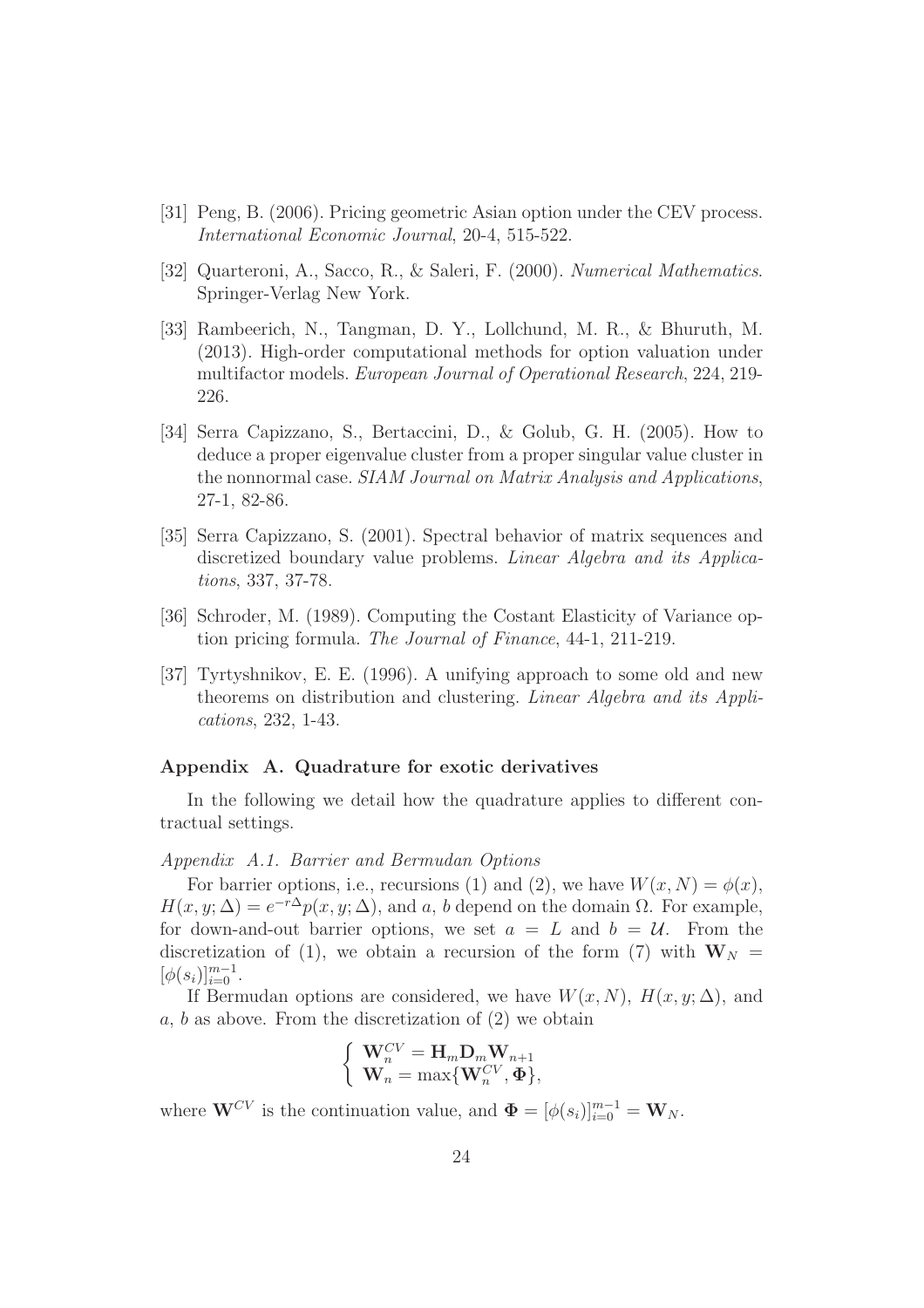#### *Appendix A.2. Lookback Options*

If fixed-strike lookback put options are considered, we set  $H(x, y; \Delta) =$  $e^{-r\Delta}p(x, y; \Delta)$ ,  $a = 0$  and  $b = +\infty$  (truncated to  $\mathcal L$  and  $\mathcal U$  for numerical valuation). Thus the semi-discrete formulation of (3) is

$$
W(s_i, J, n) = \sum_{l=0}^{m-1} w_l H(s_i, s_l; \Delta) W(s_l, \min\{J, s_l\}, n+1),
$$

 $i = 0, ..., m - 1$ , with  $W(s_i, J, N) = (E - \min\{s_i, J\})^+$ . Since J is the minimum value of the underlying asset, we discretize  $J$  on the same grid  ${s_i}_{i=0}^{m-1}$  used for the underlying asset. More precisely, we can implement recursion (3) as follows: considering m quadrature nodes  $s_j$  and weights  $w_j$ ,  $j = 0, \dots, m - 1$ , we define for  $n = N - 1, \dots, 0$  the vectors

$$
\mathbf{W}_n^j := [W(s_i, s_j, n)]_{i=0}^{m-1} \text{ and } \hat{\mathbf{W}}_n^j := [W(s_i, \min\{s_i, s_j\}, n)]_{i=0}^{m-1},
$$

with  $\hat{\mathbf{W}}_N^j = [(E - \min\{s_i, s_j\})^+]_{i=0}^{m-1}$ .

The fully-discretized lookback recursion (3) is: for  $n = N - 1, \dots, 0$ 

$$
\mathbf{W}_n^j = \mathbf{H}_m \mathbf{D}_m \mathbf{\hat{W}}_{n+1}^j,
$$

with  $\mathbf{D}_m$  and  $\mathbf{H}_m$  defined as above. Notice that  $(\hat{\mathbf{W}}_n^j)_i$  corresponds to  $W(s_i, s_j, n)$  (and thus to  $(\mathbf{W}_n^j)_i$ ) only if  $s_i \geq s_j$ , and thus  $i \geq j$ . Thus, moving from  $\mathbf{W}_n^j$  to  $\hat{\mathbf{W}}_n^j$ , an update of the minimum value is necessary for the indices i such that  $s_j > s_i$ . This implies that the pricing recursion can be written as: for  $n = N - 1, \dots, 0$  and  $j = 0, \dots, m - 1$ ,

$$
\begin{cases}\n\mathbf{W}_n^j = \mathbf{H}_m \mathbf{D}_m \hat{\mathbf{W}}_{n+1}^j & \text{Recursion Step} \\
(\hat{\mathbf{W}}_n^j)_i = \begin{cases}\n(\mathbf{W}_n^j)_i & \text{if } i \geq j \\
(\mathbf{W}_n^i)_i & \text{if } i < j\n\end{cases} & \text{Updating Step}\n\end{cases} (A.1)
$$

**Remark 1.** The iteration (A.1) can be accelerated using a subset  $\tilde{s}$  of  $m/\omega$ quadrature nodes, i.e., for  $n = N - 1, \dots, 0$ , for  $j_{\omega} = 0, \dots, m/\omega - 1$ , being  $(\mathbf{W}_n^{j_{\omega}})_i = W(s_i, \widetilde{s}_{j_{\omega}}, n)$ , it holds

$$
\left\{\begin{array}{ll} \mathbf{W}_n^{j_\omega}=\mathbf{H}_m\mathbf{D}_m\hat{\mathbf{W}}_{n+1}^{j_\omega},\\ (\hat{\mathbf{W}}_n^{j_\omega})_i=\left\{\begin{array}{ll} (\mathbf{W}_n^{j_\omega})_i & \text{if } i\geq j_\omega,\\ (\mathbf{W}_n^i)_i & \text{if } i< j_\omega,\end{array}\right.
$$

where the element  $(\mathbf{W}_n^i)_i$  is computed by cubic interpolation if the node  $s_i$ do not belong to the subgrid  $\tilde{s}$ .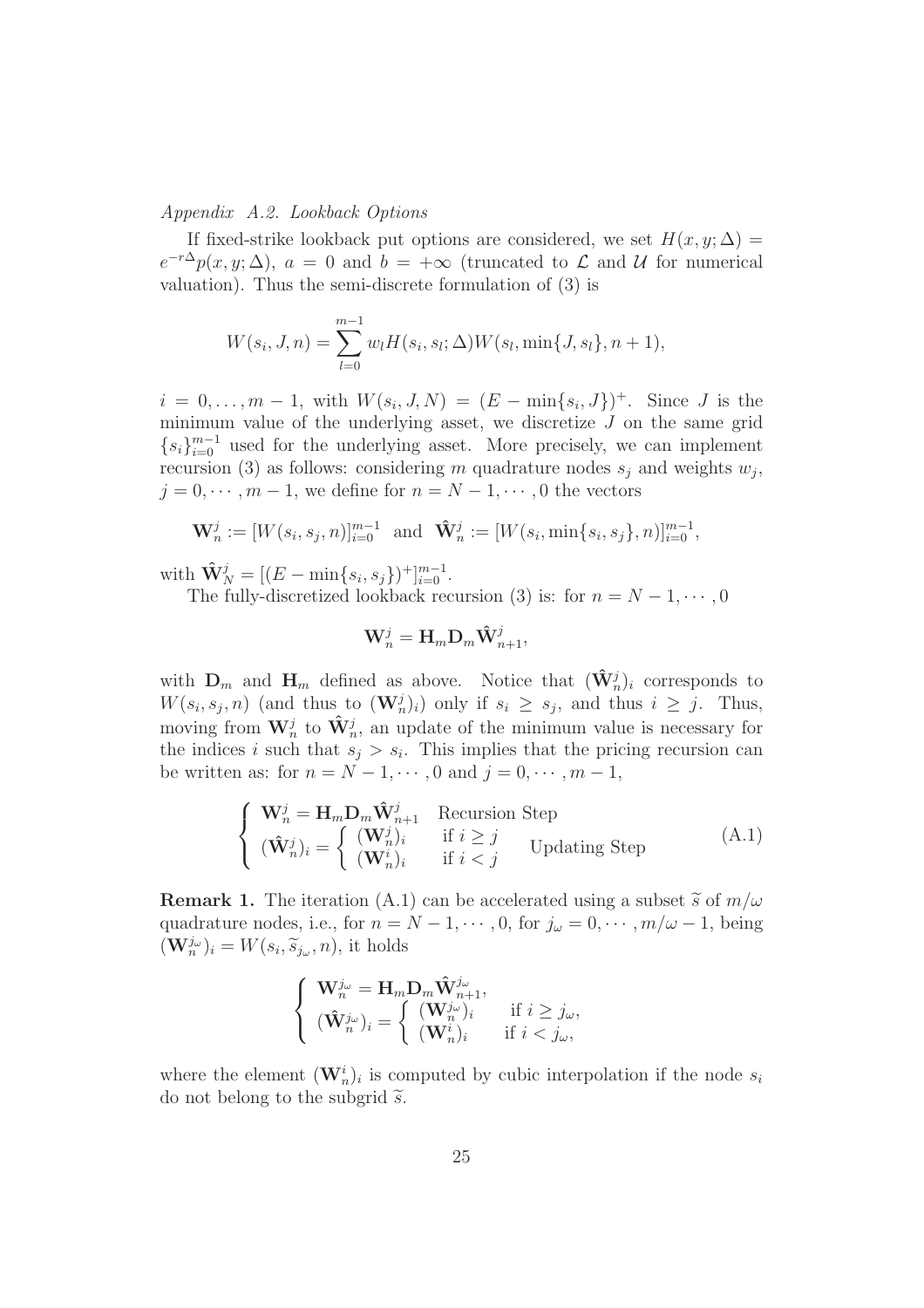#### *Appendix A.3. Asian Options*

For Asian options, at each step the possible new values of the state variable A do not fall on the A-grid at the previous step. Therefore an interpolation is also required at each iteration. More precisely, the semi-discrete formulation of (4) is: for  $i = 0, \ldots, m - 1$ 

$$
W(s_i, A, n) = \sum_{l=0}^{m-1} w_l H(s_i, s_l; \Delta) W\left(s_l, \frac{n+1}{n+2}A + \frac{1}{n+2}s_l, n+1\right).
$$

To obtain the fully-discrete formulation, we define for  $j = 0, \dots, m - 1$ 

$$
\mathbf{W}_n^j = (W(s_i, s_j, n))_{i=0}^{m-1} \text{ and } \hat{\mathbf{W}}_n^j = \left(W\left(s_i, \frac{n}{n+1} s_j + \frac{1}{n+1} s_i, n\right)\right)_{i=0}^{m-1}.
$$

Thus the discretization of (4) can be written as: for  $n = N - 1, \dots, 0$ , given  $\mathbf{W}_{n+1}^j$ , compute  $\hat{\mathbf{W}}_n^j$  exploiting cubic interpolation, and then set

$$
\mathbf{W}_n^j = \mathbf{H}_m \mathbf{D}_m \hat{\mathbf{W}}_{n+1}^j.
$$

Again, as stated in Remark 1, we can assume that the average falls on a subset  $\widetilde{s}$  of  $m/\omega$  quadrature nodes, i.e.,  $\mathbf{W}_n^{j_\omega} = (W(s_i, s_{j_\omega}, n))_{i=0}^{m-1}$ ,  $j_\omega =$  $0, \cdots, \frac{m}{\omega}-1.$ 

# *Appendix A.4. Step Options*

Finally, for step derivatives,  $I_n$  can only assume the  $n+1$  values  $0, 1, \dots, n$ . The payoff is discretized according to

$$
\widehat{\mathbf{W}}_N^j = \left( \left( 1 - \frac{\rho}{N} \left( j + \mathbf{1}_{\{s_i \in \mathcal{I}\}} \right) \right) \left( \varphi(s_i - E) \right)^+ \right)_{i=0}^m, \quad j = 0, \cdots, N-1.
$$

Then, for  $n = N - 1, \dots, 0$ , we compute

$$
\mathbf{W}_n^j = \mathbf{H}_m \mathbf{D}_m \hat{\mathbf{W}}_{n+1}^j, \quad j = 0, \cdots, n,
$$

and then, if  $n > 0$ , we construct  $\hat{\mathbf{W}}_n^j$  as follows: for  $i = 0, \dots, m-1$ , for  $j =$  $0, \cdots, n-1$ , if  $s_i \notin \mathcal{I}$ , then  $\left(\hat{\mathbf{W}}_n^j\right)$  $\overline{ }$  $\sum_{i}^{n} = (\mathbf{W}_{n}^{j})_{i}, \text{ otherwise } \left(\hat{\mathbf{W}}_{n}^{j}\right)$  $\overline{ }$  $i = (\mathbf{W}_n^{j+1})_i.$ 

# Appendix B. Matrix Factorization

In this section, we analyze the spectral properties of the matrix HD. These properties allow us to factorize HD by using the bidiagonalization algorithm of Golub and Reinsch [22]. For this purpose, at first we define the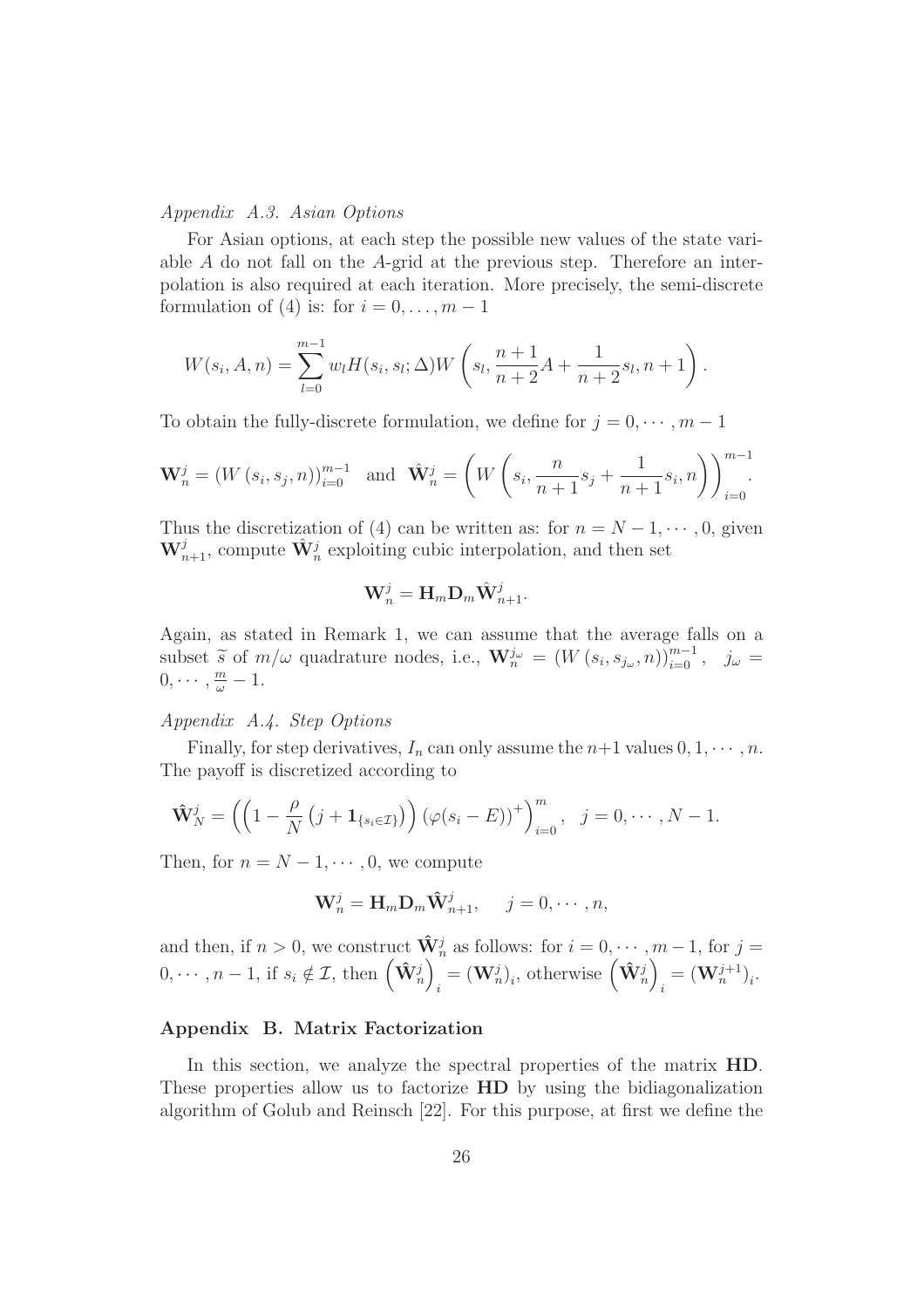cluster point of eigenvalues of a sequence of matrices of increasing dimension (that can be obtained, for example, by increasing the number of nodes in the quadrature formula (7)). This means to analyze the asymptotic behavior of eigenvalues of a sequence of matrices, and to show that, in our case, they cluster around zero. In particular, the number  $r_{\epsilon}$  of eigenvalues greater than a fixed tolerance  $\epsilon$  remains constant as we increase the number of quadrature nodes. Therefore the factorization of the matrix  $HD$  into the product  $PJQ<sup>H</sup>$ returns a bidiagonal matrix **J** having as non-zero elements only the first  $k_{\epsilon}$ elements,  $k_{\epsilon} \approx r_{\epsilon}$ , on the main and on the upper diagonals. This means that it is not necessary to perform the full factorization  $\mathbf{P} \mathbf{J} \mathbf{Q}^H$ , but we can stop at the  $k_{\epsilon}$ -th step. If  $k_{\epsilon}$  is much smaller than m, where m is the dimension of the matrix, this implies a significant reduction in the computational cost. Furthermore, the particular "composition" of matrices P and Q allows us to compute the matrix-vector multiplication in  $O(k<sub>\epsilon</sub>m)$  operations instead of the  $O(m^2)$  characterizing the standard recursive approach.

# *Appendix B.1. Spectral properties of a sequence of matrices*

In this section we give the main definitions and theorems related to the spectral properties of sequences of matrices that satisfy certain conditions. In the following, we denote with  ${A_m} = {A_m}_{m=1}^\infty$  a sequence of matrices in  $\mathbb{C}^{m \times m}$  joined by a structural content that remains unchanged when the size varies. For brevity, we will denote the sequence simply by  $\{A_m\}$  and we use the symbols  $\lambda_i^{(m)}$  $j^{(m)}$  and  $\sigma_j^{(m)}$  $j^{(m)}$ ,  $j = 1, \ldots, m$ , to denote, respectively, the eigenvalues and the singular values of  $A_m$ .

A property of the spectrum of a sequence of matrices is its cluster point.

**Definition 1.** [37] A matrix sequence  $\{A_m\}$  is *strongly clustered at*  $s \in \mathbb{C}$ (in the eigenvalue sense), if for any  $\varepsilon > 0$  the number of the eigenvalues of  $\mathbf{A}_m$  off the disc  $D(s,\varepsilon) := \{z : |z-s| < \varepsilon\}$  can be bounded by a pure constant  $q_{\varepsilon}$  possibly depending on  $\varepsilon$ , but not on m. In other words

$$
q_{\varepsilon}(m, s) := \# \{ j : \lambda_j^{(m)} \notin D(s, \varepsilon) \} = O(1), \quad m \to \infty.
$$

If every  $A_m$  has only real eigenvalues (at least for large m) then we may assume that s is real and that the disc  $D(s, \varepsilon)$  is the interval  $(s-\varepsilon, s+\varepsilon)$ . We replace the term "strongly" by "weakly", if  $q_{\varepsilon}(m, s) = o(m)$ , when  $m \to \infty$ . Similar definitions hold if we replace the term eigenvalues with singular values.

A sufficient condition under which a sequence of matrices is strongly clustered is given in the following theorem.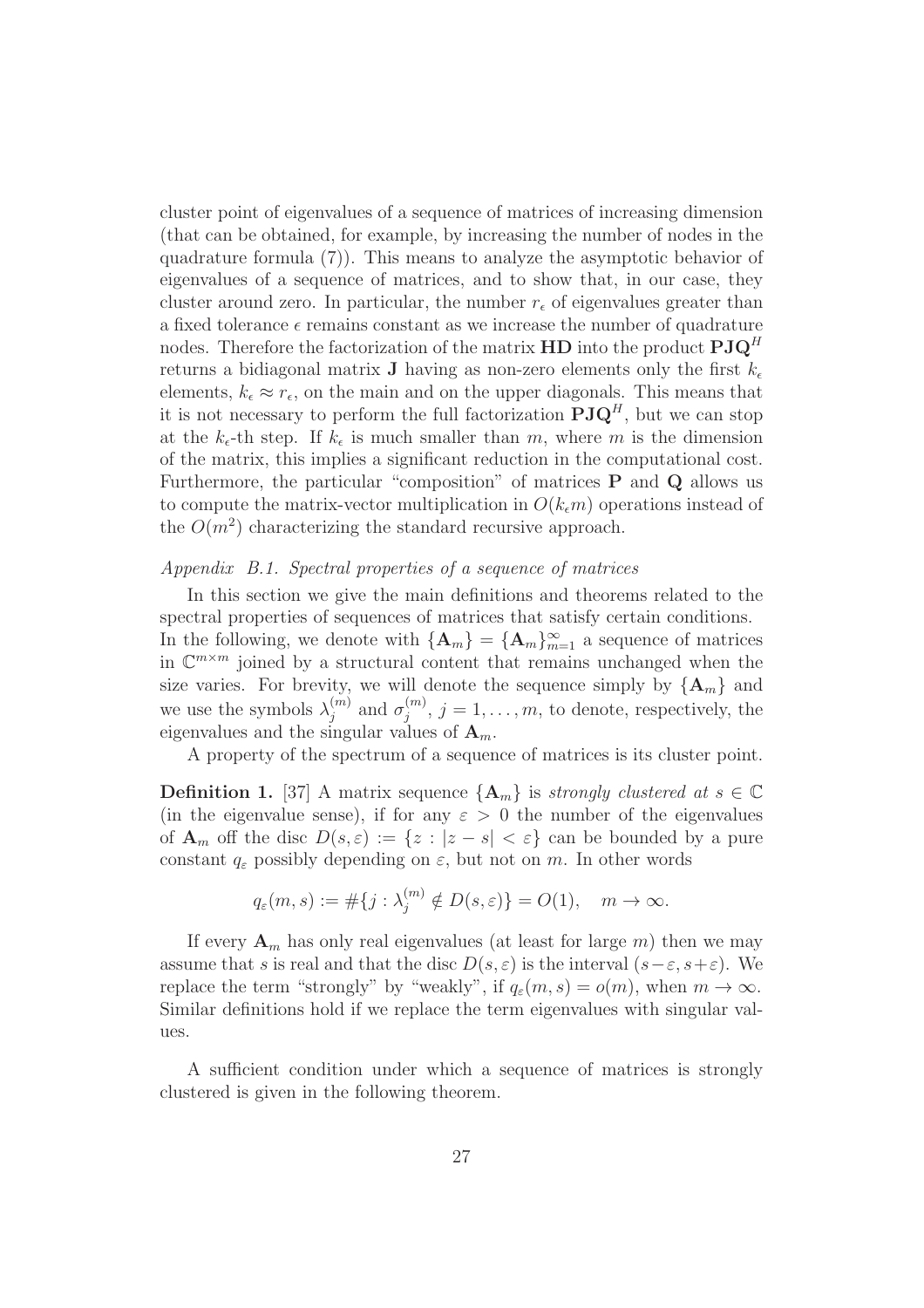**Theorem 1.** [34, Theorem 1.2] *Let*  $\{A_m\}$  *be a sequence of matrices of strictly increasing dimension* ( $\mathbf{A}_m \in \mathbb{C}^{m \times m}$ ) with eigenvalues  $|\lambda_1^{(m)}\rangle$  $|_{1}^{(m)}| \geq |\lambda_{2}^{(m)}|$  $\binom{m}{2} \geq \cdots \geq$  $|\lambda_m^{(m)}|$  and singular values  $\sigma_1^{(m)} \ge \sigma_2^{(m)} \ge \cdots \ge \sigma_m^{(m)}$ . If

- *there exist a number*  $N > 0$ *, independent of m, such that*  $\sigma_1^{(m)} =$  $||\mathbf{A}_m||_2 \leq N$ , that is  $\{\mathbf{A}_m\}$  is a sequence uniformly bounded;
- *the sequence* {Am} *is strongly clustered at* 0 *in the singular value sense, that is, following Definition 1,*  $\forall \epsilon > 0 \, \exists C = C_{\epsilon}$  *independent of m such*  $that \# \{j : \sigma_j^{(m)} > \epsilon \} \leq C_{\epsilon}$ , uniformly  $\forall m$ ;

*then*  ${A_m}$  *is strongly clustered at* 0 *in the eigenvalue sense, that is*  $\forall \epsilon$  $0 \ \exists \widehat{C} = \widehat{C}_{\epsilon}$  *independent of m such that*  $\#\{j : |\lambda_j^{(m)}|$  $\left|\sum_{j=1}^{m} \epsilon\right| > \epsilon$   $\leq C_{\epsilon}$ , uniformly ∀ m*.*

The following lemma gives us a sufficient condition under which a sequence of matrices is strongly clustered at zero.

Lemma 2. Let  ${A_m}$  *be a sequence of matrices*  $(A_m \in \mathbb{C}^{m \times m})$ , if  $\exists N > 0$ , *independent of* m, such that  $||A_m||_F \leq N$ , where  $||\cdot||_F$  is the Frobenius norm, *then the sequence*  ${A_m}$  *is strongly clustered at zero in the singular value and eigenvalue sense.*

PROOF. For the singular value cluster see [35, Section 4, Corollary 4.1, point 2, with  $B_n = 0$ . For the cluster of the eigenvalues, if  $\sigma_1^{(m)} \geq \sigma_2^{(m)} \geq \cdots \geq$  $\sigma_m^{(m)}$  are the singular values of  $\mathbf{A}_m$  and  $\sigma^m = [\sigma_1^{(m)}]$  $\mathfrak{a}_{1}^{(m)},\mathfrak{\sigma}_{2}^{(m)}$  $\binom{m}{2}, \ldots, \sigma_m^{(m)}$ , we observe that  $N \ge ||A_m||_F = ||\sigma^{(m)}||_2 \ge ||\sigma^{(m)}||_{\infty} = \sigma_1^{(m)} = ||A_m||_2$ , then we are under the hypotheses of Theorem 1 and we can conclude that the sequence  ${A_m}$ is strongly clustered at zero in the sense of the eigenvalues.

We conclude this section with our main result on the clustering of sequences of matrices that arise from discretization of integrals of functions in two variables.

**Theorem 3.** Let us define  $A_m = K_m D_m$ , where  $K_m$  is the sampling matrix *of a continuous function*  $k, k(\cdot, \cdot) : \Omega \times \Omega \to \mathbb{R}, \Omega \subset \mathbb{R}^d, d \geq 1, \Omega$  *closed* and bounded, and  $\mathbf{D}_m = \text{diag}(w_0, \ldots, w_{m-1})$  *is the diagonal matrix with the weights of the quadrature formula*  $w_i$ *. Then the sequence*  $\{A_m\}$  *is strongly clustered at zero in the singular value and eigenvalue sense.*

**PROOF.** We consider the Frobenius norm of the matrix  $A_m$ :

$$
\|\mathbf{A}_{m}\|_{F}^{2} = \sum_{i,j=0}^{m} (\mathbf{A}_{m})_{i,j}^{2} = \sum_{i,j=0}^{m} k^{2} (ih, jh) w_{j}^{2} = \int_{\Omega^{2}} k^{2}(x, y) dx dy + \epsilon_{m} \le C,
$$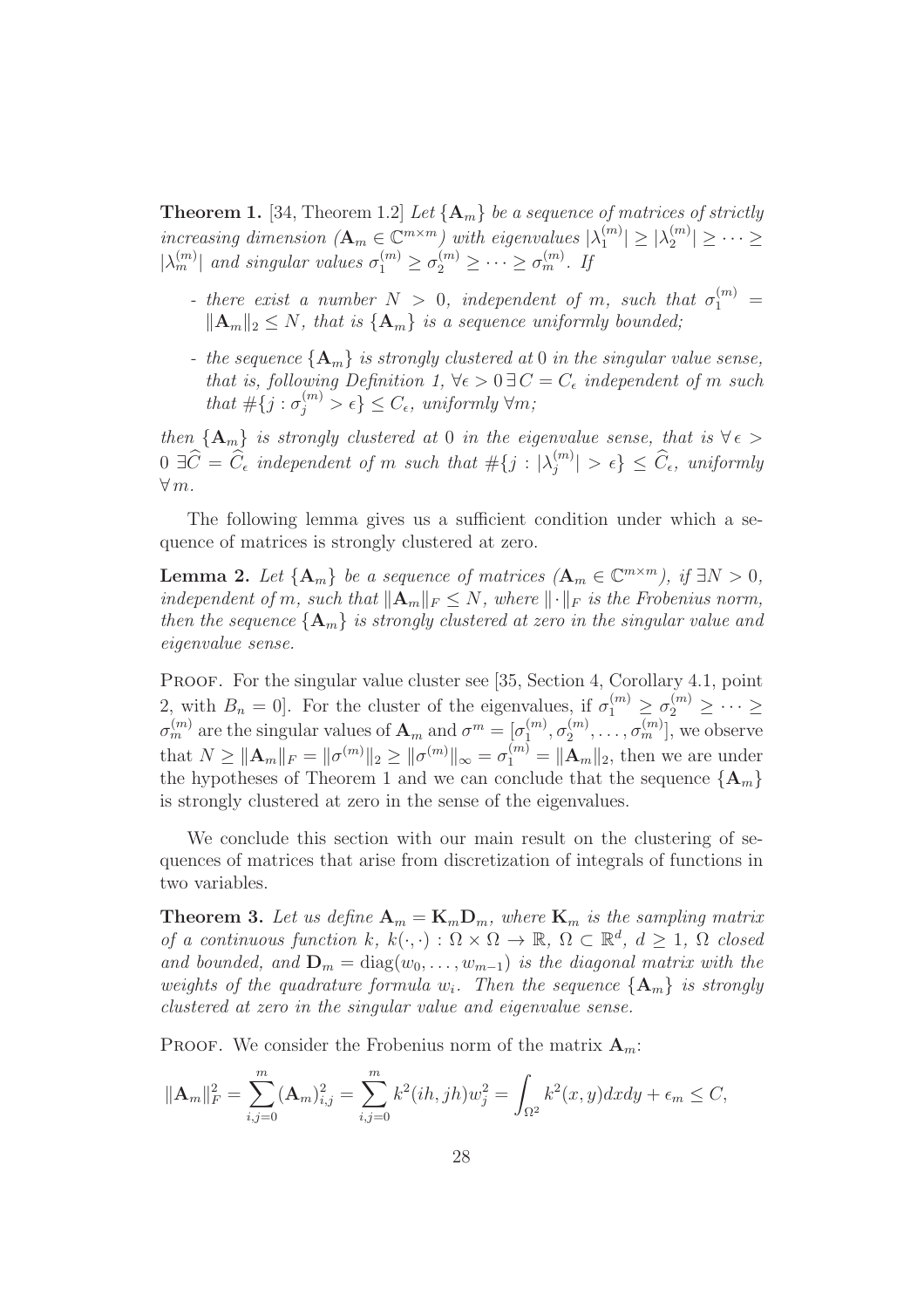where C is a constant which depends on  $\Omega$  and the smoothness of the function k, and  $\epsilon_m$  is the error of the quadrature formula which approaches to 0 as m increases. The application of Lemma 2 concludes the proof.

In conclusion, we observe that the above theorem can be applied to the sampling matrix  $\mathbf{H}_m$  in (7). Thus we have proved that our iteration matrix is strongly clustered at zero.

#### *Appendix B.2. Bidiagonalization*

Formula (7) implies that the option price  $W_0$  can be obtained by performing  $N$  times the matrix-vector multiplication  $HDv$ , starting from the payoff vector  $\mathbf{W}_N$ . In order to speed-up the matrix-vector product, we use the spectral properties of the matrix HD as discussed above. These properties allow us to factorize the iteration matrix into the product of "simpler" matrices. To this end, we consider the following theorem.

**Theorem 4.** [22, Theorem 1] Let **A** be any  $m \times m$  matrix with complex *elements. Then* **A** *can be decomposed as*  $\mathbf{A} = \mathbf{P} \mathbf{J} \mathbf{Q}^H$  *where* **P** *and* **Q** *are unitary matrices and* **J** *is an*  $m \times m$  *bidiagonal matrix of the form* 

$$
\mathbf{J} = \left( \begin{array}{cccc} \alpha_1 & \beta_1 & 0 & \cdots & 0 \\ 0 & \alpha_2 & \beta_2 & \ddots & \vdots \\ \vdots & \ddots & \ddots & \ddots & 0 \\ \vdots & \ddots & \ddots & \ddots & \beta_{m-1} \\ 0 & \cdots & \cdots & 0 & \alpha_m \end{array} \right)
$$

.

Matrices  $P$  and  $Q$  are obtained as products of Householder's elementary (rank 1) matrices, i.e., matrices of the form  $I - 2\mathbf{x} \mathbf{x}^H$ ,  $\mathbf{x} \in \mathbb{C}^m$ ,  $\mathbf{x}^H \mathbf{x} = 1$ . Moreover, the matrix-vector product with Householder matrix requires only 2m multiplicative and 2m − 1 additive operations. This means that it is not necessary to calculate explicitly the matrices  $P$  and  $Q$ , but we can simply store the vectors of the Householder's matrices that generate them. If, for example,  $\mathbf{P} = (\mathbf{I} - 2\mathbf{x}_1 \mathbf{x}_1^H)(\mathbf{I} - 2\mathbf{x}_2 \mathbf{x}_2^H) \cdots (\mathbf{I} - 2\mathbf{x}_m \mathbf{x}_m^H), \mathbf{x}_i \in \mathbb{C}^m$  it is sufficient to store the vectors  $x_1, x_2, \ldots, x_m$  to get all the informations necessary to calculate the matrix-vector product Pv.

Using Theorem 4 we can factorize the matrix  $\mathbf{HD}$  as  $\mathbf{PJQ}^H$ . In general, this algorithm is very expensive requiring  $O(m^3)$  operations (see [23]). However, using the cluster property of the matrix HD, it is possible to see experimentally that the elements  $(\alpha_1, \dots, \alpha_m)$  on the main diagonal and those  $(\beta_1, \dots, \beta_{m-1})$  on the upper diagonal of the matrix **J**, exhibit, in modulus, the behavior shown in Figure B.4. Therefore, if we consider to be non-zero